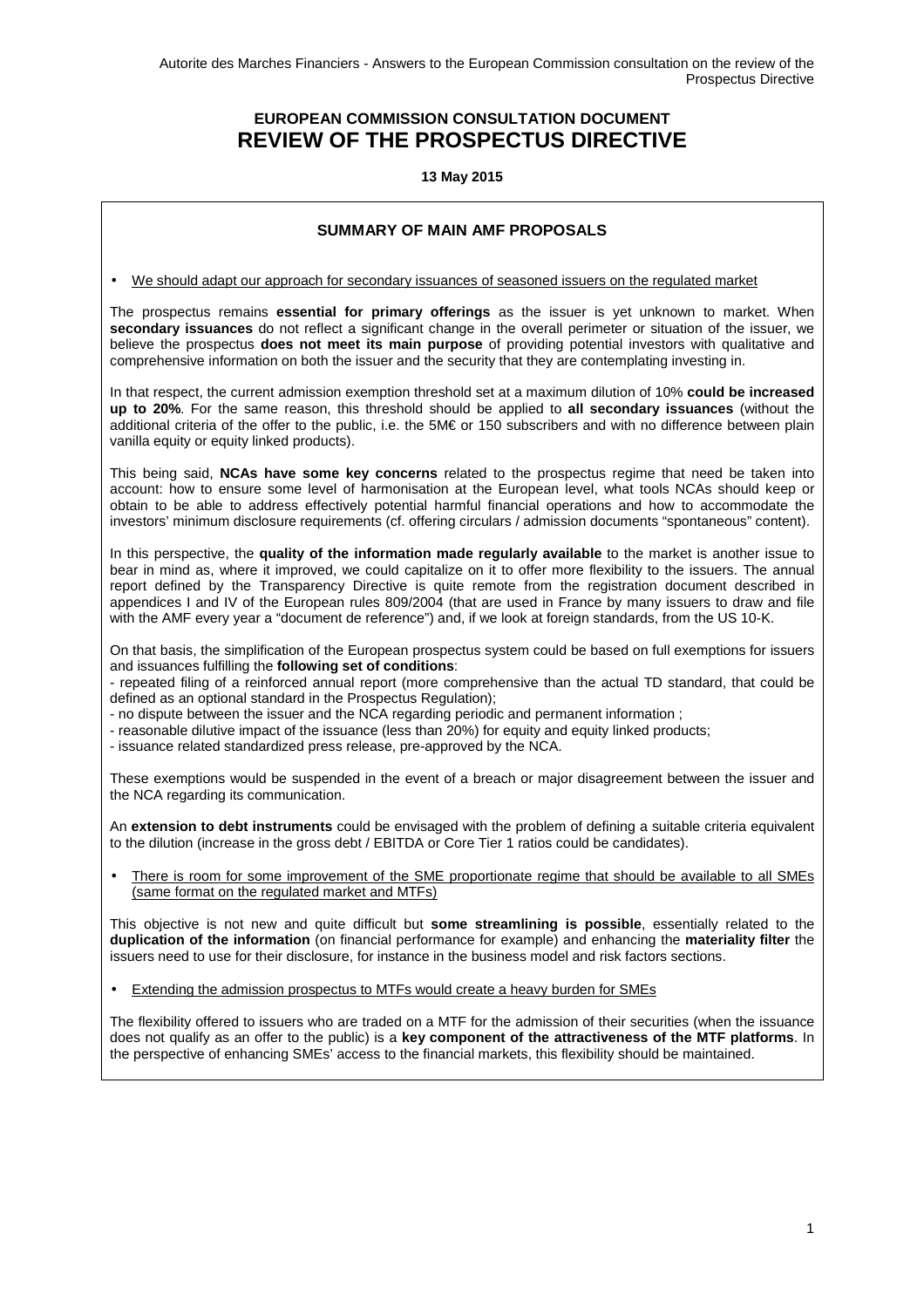The summary has become of little use and does not fulfill its primary purpose: providing a synthetic and accessible summary of the financial operation, its issuer and context

The summary became a "**mini-prospectus**". A new approach seems necessary, that could be inspired by the work done on the **Key Investor Document** related to the PRIIPS European rule. The new format would **be 4 or 5 pages**, tailored to issuer and issuance related topics (business model and activity, risk factors, category of issued instruments, shareholding structure, latest financial performance etc.) written in **a plain language** and with the possibility to include **some references** to focus the document on the key messages, notably when the issuance is covered by a KID under PRIIPs Regulation.

The a priori approval system should remain the rule as the European system is not sanction oriented and not yet equipped for that

Making public the interactions between the issuer and the NCA during the preparatory phase would very often raise confidentiality issues. The potential benefits do not seem significant enough to justify facing these issues (considering class actions are not yet possible on the European market).

The offer to the public thresholds should not be changed but some precision could be made in the overall definition of the offer to the public concept

We have **no evidence** that the thresholds are **not well calibrated**. National regimes under the €5M threshold should also be maintained given the variable size of the markets. Regarding the overall definition that is currently very wide**, 2 criteria** seem to **crystallise the divergences**: (i) the "communication to persons in any form and by any means" and (ii) "enabling an investor to decide to purchase or subscribe to these securities".

• The action of the NCAs on marketing and advertising materials should be promoted

Many issuances of securities involve a **strong marketing approach** and the AMF pays great attention to these materials. We have developed four criteria for appraising misselling risks: poor presentation of the risks and payoff profile of the product, retail clients' lack of familiarity with the financial instrument because of the underlying assets used, payoff profile depending on the simultaneous occurrence of several conditions across two or more asset classes and number of mechanisms in the formula for calculating the financial instrument's payoff. The prospectus legislation ma**y adequately better acknowledge the role and powers of both home and host competent authorities in that respect,** in relation with the new MiFID provisions regarding product intervention.

Some instruments that are not securities should be included in the Prospectus perimeter

The capital structure of some issuers is based on specific instruments, typically members' shares or certificates that are not seen as transferrable securities but may **have similar economic characteristics** as equity or debt securities. As recently stated by ESMA in its recent advice on equity-based crowdfunding, such non-financial instruments might also be offered to circumvent the prospectus regime. Covering all types of instruments that have the same economic characteristics as equity or debt securities would be economically consistent and allow for a better investor protection and information to the market.

• A genuine third-country equivalence regime

The current regime is incomplete and should be replaced by a single, integrated equivalence regime under condition of reciprocity.

The sanction regime could be made more harmonised and more efficient

In practice, investors or issuers are **usually sanctioned under the Market Abuse** regime rather than under the Prospectus Directive because it is rather difficult to evaluate the impact on the market of the lack of filing the required documentation. An **automatic / fixed sanction** could be an efficient repellent for these objective infringements and behaviours, and providing a more precise sanction regime would be consistent with the approach taken under sectorial directives (Transparency, UCITS V…).

The base prospectus is an efficient tool, for debt issuances

The base prospectus is well used by market participants for debt securities. On the other hand, the **relevant authorisations / decisions regime** (approval by shareholders' general meetings and/or board of directors) for **shares or equity-linked issues is quite different** and the description made in the base prospectus would not be adequate. More flexibility could also be granted on tripartite base prospectuses and on the validity period of base prospectuses, without necessarily extending this validity above 12 months.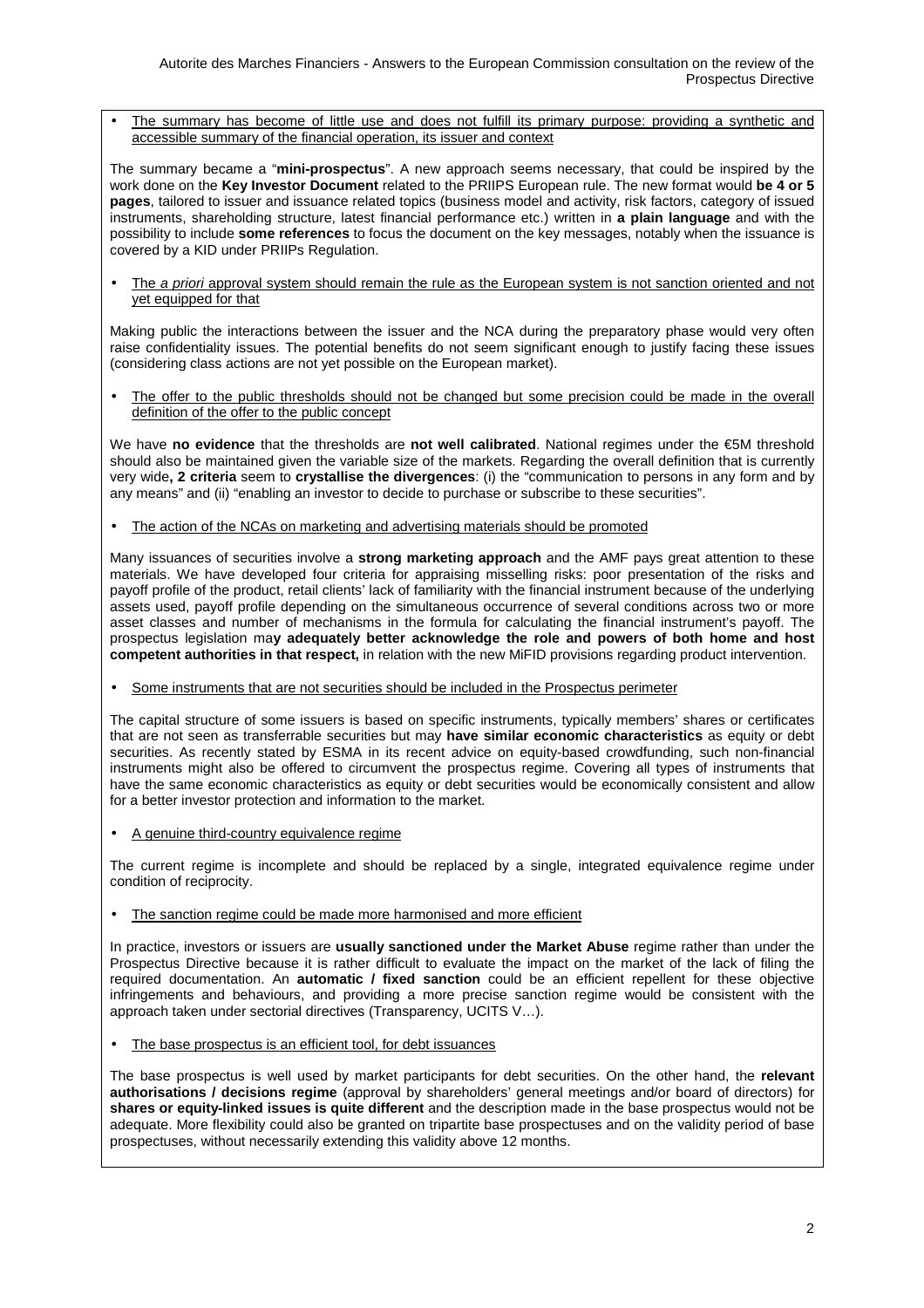## **I. INTRODUCTION**

**(1) Is the principle, whereby a prospectus is required whenever securities are admitted to trading on a regulated market or offered to the public, still valid? In principle, should a prospectus be necessary for:**  ■ Admission to trading on a regulated market

■ An offer of securities to the public?

 $\blacksquare$  Should a different treatment be granted to the two purposes (i.e. different types of prospectus for an **admission to trading and an offer to the public). If yes, please give details.** 

□ Other

## - **Don't know/no opinion**

**Textbox:** 

 [Additional comments on the principle whereby a prospectus is required whenever securities are admitted to trading on a regulated market or offered to the public (1,000 characters maximum)]

The purpose of a prospectus is primarily to provide potential investors with qualitative, understandable and comprehensive information on both the issuer and the security that they are contemplating investing in.

When the issuer is not yet known to the market (IPO or first admission to trading), this purpose is even more acute, whether there is an offer to the public or not since the prospectus is the only way to ensure that an independent authority has approved the content of the document made available to potential investors.

The admission of securities (with or without a public offering) of an issuer already listed may deserve a different treatment with lighter requirements or an exemption of prospectus, especially within the framework of secondary issuances without a major diluting effect or related to plain vanilla bonds.

## **(2) In order to better understand the costs implied by the prospectus regime for issuers:**

### **a) Please estimate the cost of producing the following prospectus (between how many euros and how many euros for a total consideration of how many euros):**

|                          | Minimum cost (in $\epsilon$ ) | Maximum cost (in $\epsilon$ ) | For a total consideration of<br>$(in \in)$ |
|--------------------------|-------------------------------|-------------------------------|--------------------------------------------|
| <b>Equity</b>            |                               |                               |                                            |
| prospectus               |                               |                               |                                            |
| <b>Non-equity</b>        |                               |                               |                                            |
| prospectus               |                               |                               |                                            |
| <b>Base prospectus</b>   |                               |                               |                                            |
| <b>Initial</b><br>public |                               |                               |                                            |
| offer<br>(IPO)           |                               |                               |                                            |
| prospectus               |                               |                               |                                            |
| Don't know (add a        |                               |                               |                                            |
| X in the next three      |                               |                               |                                            |
| fields)                  |                               |                               |                                            |

#### **Textbox:** [Additional comments on the cost of producing a prospectus (1,000 characters maximum)]

AMF charges a fee for prospectus approvals: (i) 1 000  $\epsilon$  per registration document, (ii) 1 500  $\epsilon$  per base prospectus, (iii) 0,02% of the value of the issued equity or equity-based instruments and (iv) 0,005% of the value of the issued debt or debt-based instruments.

We do not have a precise view on the different production costs of a prospectus. This being said, producing a prospectus requires the assistance of several services providers (underwriters, listing sponsors, communication and investor relation specialists, legal advisors, auditors, exchange, etc.) and to devote human resources. Some of the fees related to these services are proportional to the amount of capital raised and others are fixed costs. In fact, while IPO fees amount to 2 to 3% of the capital raised on average, they can reach up to 6-10% for small companies due to the fixed costs. Logically the costs for an IPO are higher than for secondary issuances.

Internal and indirect costs might also have to be considered, such as reorganization and human costs (new recruitments, creation of new departments).

Nevertheless, the alternative financing routes (private placement, bank loans, high yield etc.) would also require arrangement, commission and legal fees.

### **b) What is the share, in per cent, of the following in the total costs of a prospectus:**

|                                                 | Share in the total costs (in %) |  |  |
|-------------------------------------------------|---------------------------------|--|--|
| <b>Issuer's internal costs</b>                  |                                 |  |  |
| <b>Audit costs</b>                              |                                 |  |  |
| <b>Legal fees</b>                               |                                 |  |  |
| <b>Competent authorities' fees</b>              |                                 |  |  |
| Other costs (please specify which)              |                                 |  |  |
| <b>Don't know</b> (add a $X$ in the next field) |                                 |  |  |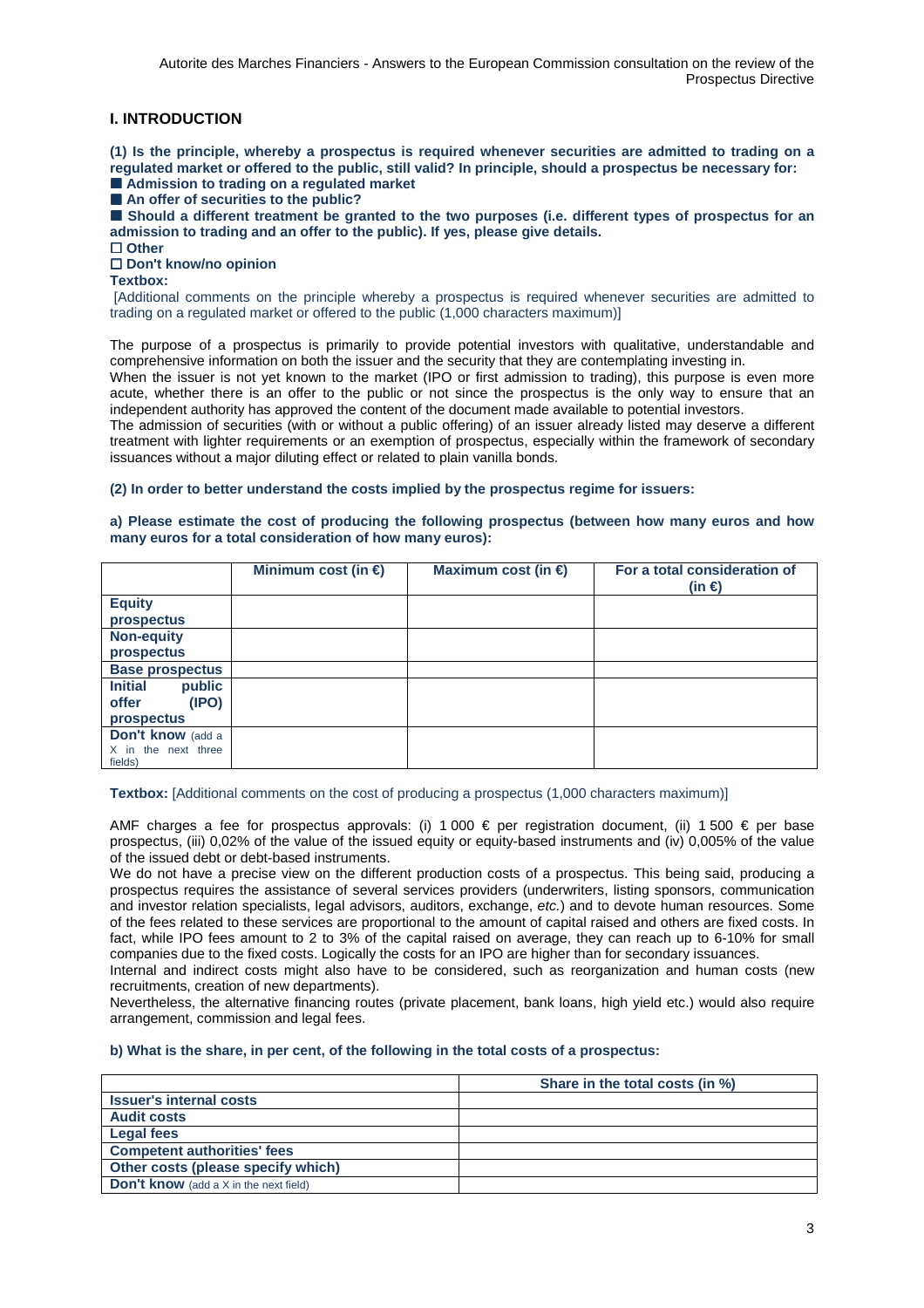**Textbox:** [Additional comments on the share in the total costs of a prospectus (1,000 characters maximum)]

**What fraction of the costs indicated above would be incurred by an issuer anyway, when offering securities to the public or having them admitted to trading on a regulated market, even if there were no prospectus requirements, under both EU and national law? Please estimate this fraction Yes, a percentage of the costs above would be incurred anyway No** 

## ● Don't know/no opinion

**Textbox:** [Additional comments on the fraction of the costs indicated above that would be incurred by an issuer anyway (1,000 characters maximum)]

**(3) Bearing in mind that the prospectus, once approved by the home competent authority, enables an issuer to raise financing across all EU capital markets simultaneously, are the additional costs of preparing a prospectus in conformity with EU rules and getting it approved by the competent authority are outweighed by the benefit of the passport attached to it?** 

 **Yes, a percentage of the costs above would be incurred anyway** 

## $\bigcap$  No

#### ● Don't know/no opinion

**Textbox:** [Additional comments on the possibility that additional costs are outweighed by the benefit of the passport attached to the prospectus (1,000 characters maximum)]

There would logically be distribution costs for each market notwithstanding the passport if the offering is made to retail investors.

## **II. ISSUES FOR DISCUSSION**

## A.1. Adjusting the current exemption thresholds

**(4) The exemption thresholds in Articles 1(2)(h) and (j), 3(2)(b), (c) and (d), respectively, were initially designed to strike an appropriate balance between investor protection and alleviating the administrative burden on small issuers and small offers. Should these thresholds be adjusted again so that a larger number of offers can be carried out without a prospectus? If yes, to which levels? Please provide reasoning for your answer.** 

**a) the EUR 5 000 000 threshold of Article 1(2)(h):** 

**Yes, from EUR 5 000 000 to EUR [**enter monetary figure**]** 

 $\bullet$  No

**Don't know/no opinion** 

**Textbox:** [Please justify your answer on the EUR 5 000 000 threshold (1,000 characters maximum)]

This threshold appears well calibrated, especially for small IPOs or secondary offers initiated by SMEs or growth companies which benefit from a prospectus providing investors with accurate and comprehensive information. The AMF has no actual evidence of a more appropriate higher threshold.

**b) the EUR 75 000 000 threshold of Article 1(2)(j): Yes, from EUR 75 000 000 to EUR [**enter monetary figure**] No Don't know/no opinion Textbox:** [Please justify your answer on the EUR 75 000 000 threshold (1,000 characters maximum)]

This threshold is rarely applied in France; the vast majority of banks' issues are above this size.

**c) the 150 persons threshold of Article 3(2)(b) Yes, from 150 persons to [**enter figure**] persons No; Don't know/no opinion** 

**Textbox:** [Please justify your answer on the 150 persons threshold (1,000 characters maximum)]

This figure somehow refers per se to a quite large number of investors and can be understood as a quantitative starting point of the "public", notwithstanding the absence of legal definition of this notion. However, it is acknowledged that such a threshold, regardless of the figure, is in practice difficult to monitor and control for issuers and underwriters. It also constitutes a barrier for securities crowdfunding. Yet, the AMF has no precise view on where a more relevant threshold should be placed, if it were to be raised.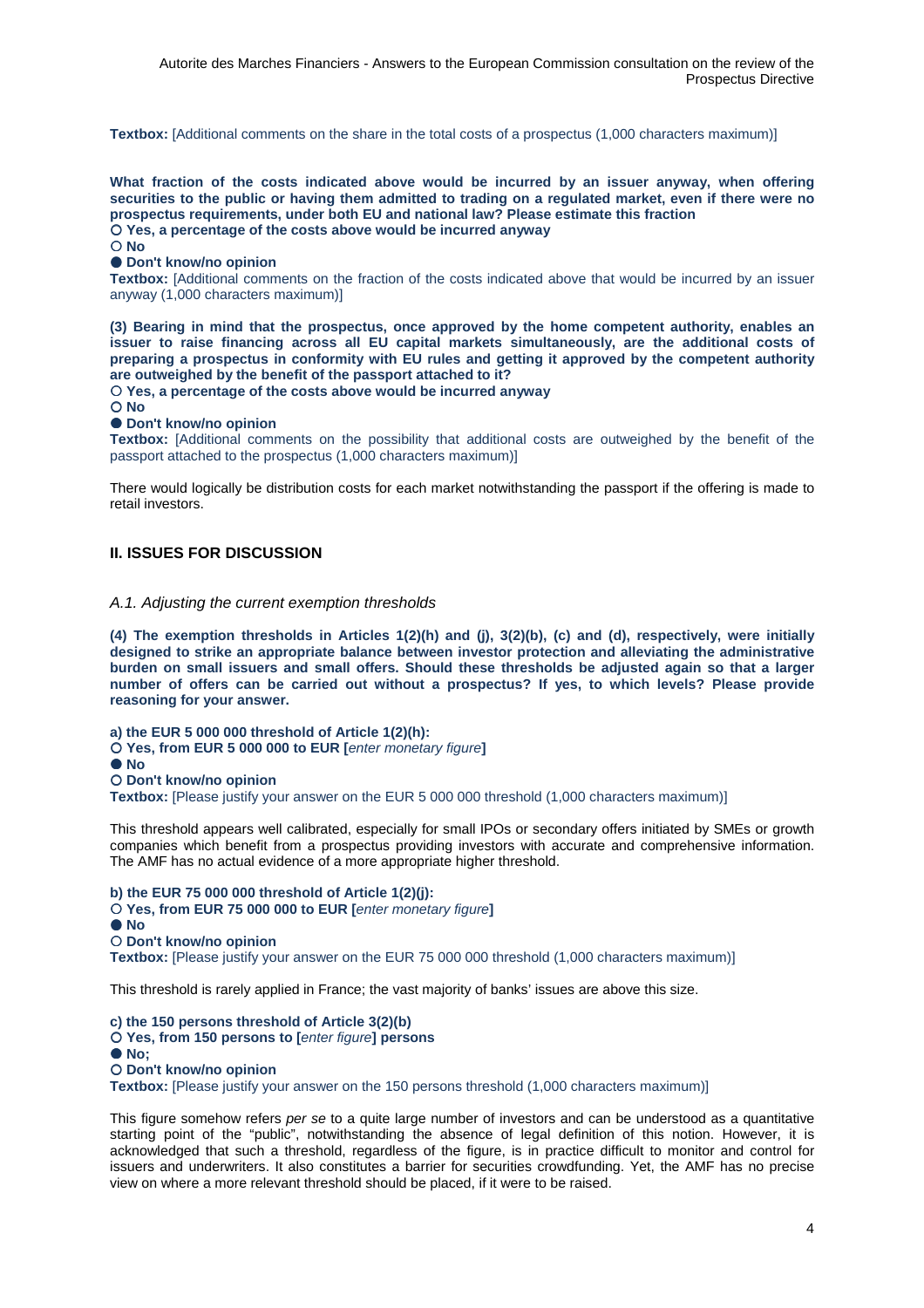**d) the EUR 100 000 threshold of Article 3(2)(c) & (d)** 

**Yes, from EUR 100 000 to EUR [**enter monetary figure**]** 

#### **No**

### **Don't know/no opinion**

**Textbox:** [Please justify your answer on the EUR 100 000 threshold (1,000 characters maximum)]

Although the € 100,000 threshold may have some drawbacks, for instance for the repurchase of unit-linked life insurance contracts, the AMF believes that reducing it (and coming back to the former € 50,000 threshold) to allow for a larger exemption would not bring obvious benefits or may create new inconsistencies, notably considering:

- The uncertain impact on liquidity of the raise introduced with the 2010 revision.
- The importance of this threshold for the asset management industry,  $\epsilon$  100,000 being the minimum subscription amount for certain alternative investment funds which are accessible only to professional investors.
- The need to avoid having a negative impact on marketable short-term debt instruments, the French regime of which provides for a minimum counter value of  $\epsilon$  150,000 or  $\epsilon$  200,000, depending on the instruments.

### **(5) Would more harmonisation be beneficial in areas currently left to Member States discretion, such as the flexibility given to Member States to require a prospectus for offers of securities with a total consideration below EUR 5 000 000?**

 **Yes No** 

# **Other areas:**

## **Don't know/no opinion**

**Textbox:** [Please justify your answer on whether more harmonisation be beneficial (1,000 characters maximum)]

Article 211-2 of the AMF General Regulation provides that within the meaning of Article L. 411-2 of the Monetary and Financial Code, an offering of financial securities constitutes a public offer if its total amount in the Union is between  $\epsilon$  100,000 and  $\epsilon$  5,000,000 (or the foreign currency equivalent thereof) and the transaction concerns financial securities accounting for more than 50% of the capital of the issuer.

The AMF believes that this latter condition is justified by the major impact such an offering, while being proposed to the public, exerts on the shareholding structure and the financial profile of the issuer. This flexibility is also justified by the discrepancy in size of national markets, so that public offers may be significant under € 5 million. Moreover, this threshold is substantially higher than the amount of the majority of equity crowdfunding offers. Consequently, the AMF is believes that further harmonisation is not necessary for offers between  $\in$  100,000 and  $\in$ 5,000,000.

### **(6) Do you see a need for including a wider range of securities in the scope of the Directive than transferable securities as defined in Article 2(1)(a)? Please state your reasons.**

#### **Yes No**

## **Don't know/no opinion**

**Textbox:** [Please justify your answer on the possibility of including a wider range of securities in the scope of the Directive (1,000 characters maximum)]

The capital structure of some issuers, such as cooperative and mutual banks or insurance companies, is based on specific instruments, typically members' shares ("parts sociales" in French) and certain types of certificates, which are not seen as transferable securities but, from an investor's (and among them, the issuer's clients) perspective, are similar to that of transferable securities. Pursuant to article 212-38-1 of AMF General Regulation, such offerings can be subject to a prospectus on a voluntary basis and would therefore need to comply with the same regime as that applicable to transferrable securities. A specific set of information is in any case (whether or not the prospectus option is retained) required under the French regulation.

In other situations, as stated by ESMA in its recent advice on equity-based crowdfunding, such non-financial instruments might also be offered to circumvent the prospectus regime.

In that respect, covering all types of instruments that have the same economic characteristics as equity or debt securities would be economically consistent and allow for a better investor protection and information to the market.

### **(7) Can you identify any other area where the scope of the Directive should be revised and if so how? Could other types of offers and admissions to trading be carried out without a prospectus without reducing consumer protection?**

**Yes** 

**No** 

### **Don't know/no opinion**

**Textbox:** [Please justify your answer on possible other area (1,000 characters maximum)]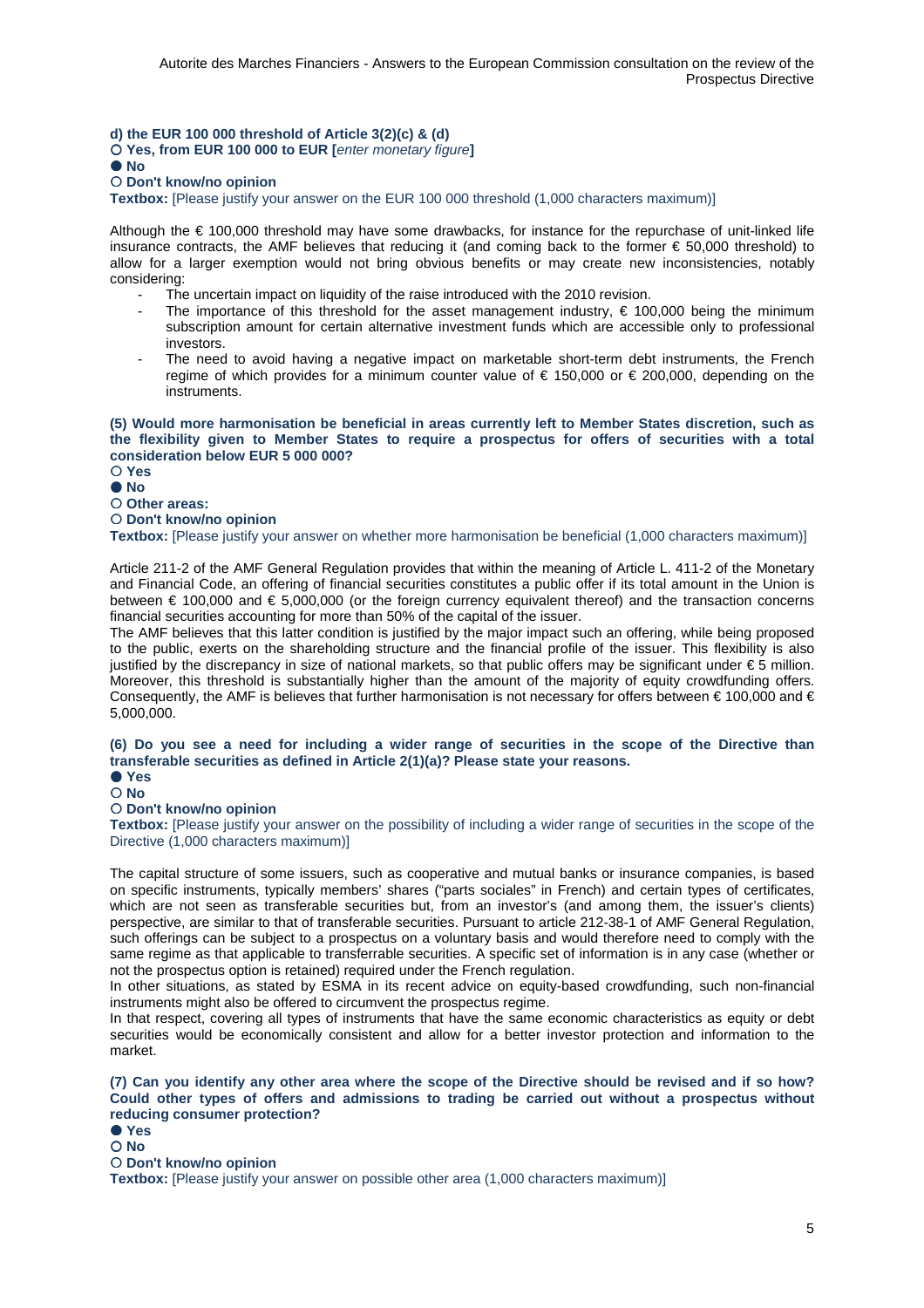Plain vanilla bonds issuances could also benefit from a prospectus exemption when a reasonable leverage increase is involved. The corresponding threshold could be based on a measure of the increase in the ratio Gross debt / EBITDA or, for credit institutions, the increase in the Core Equity Tier One ratio.

Some harmonization regarding equity-linked products could also be beneficial: the dilution timing is not a sufficient justification for a different threshold from the shares issuances (see below answer to question n° 8).

Whereas it is not directly related to the prospectus, a certain degree of harmonisation of information provided to investors for offers of securities made on crowdfunding platforms (regulated under national MiFID exemptions or investment services providers' regimes) under the prospectus' thresholds should be envisaged. Considering the extension of this activity, such harmonisation will prove necessary both to strengthen investor protection and to ease pan European development of crowdfunding providers, by enabling issuers and platforms to avoid dealing with several national information regimes. A template providing basic information on risks and perspectives of the project to be funded could then be introduced by means of European legislation (possibly under PD sections on exemptions) or recommendation.

## A.2. Creating an exemption for "secondary issuances" under certain conditions

**(8) Do you agree that while an initial public offer of securities requires a full-blown prospectus, the obligation to draw up a prospectus could be mitigated or lifted for any subsequent secondary issuances of the same securities, providing relevant information updates are made available by the issuer? Yes** 

**No** 

### **Don't know/no opinion**

**Textbox:** [Please justify your answer on the possible mitigation of the obligation to draw up a prospectus (1,000 characters maximum)]

Assuming that the issuer provides the market with timely and relevant information updates, some subsequent secondary issuances should be exempted beyond the current framework as in theses occurrences, the added value of a prospectus for the market would be limited.

This being said, to ensure the necessary protection of the investors, such exemption should be made available only to those issuers that would have demonstrated their capacity and willingness to provide suitable and timely information to the market. Our experience shows that a significant part of the effort for issuers to reach this level of compliance is made during the first couple of years of trading, through the interactions with the NCA and investors on the initial offering prospectus and the subsequent documents.

An exemption regime could therefore be offered to "well known, seasoned issuers". This regime could be inspired – more in terms of objective than procedural features – by the WKSI system introduced by the SEC in 2005 while accommodating for differences in market sizes and liability regimes (it is crucial to understand that the class action system and publicity of SEC reviews of the WKSIs shelf registrated documents foster a strong incentive for issuers to comply with maximum disclosure rules).

This label could be granted following a period of time of satisfactory exchanges with the NCA and provided that the issuer would file on an annual basis a synthetic annual report that includes the annual accounts, the relevant information required under the Transparency and Market Abuse Directives as well as shareholding structure, key relevant risk factors and governance presentation (the components of the US 10-K or 20-F that are the annual documents required to be filed annually by the SEC are not dissimilar to these items). A specific press release would also have to be issued before the issuance (see below answer to question n° 9).

This label would be optional for any issuer listed on a regulated market and could be rescinded upon any breach in the issuer's disclosures obligations or dispute with the NCA.

**(9) How should Article 4(2)(a) be amended in order to achieve this objective? Please state your reasons.** 

### **The 10% threshold should be raised to [20]%**

 **The exemption should apply to all secondary issuances of fungible securities, regardless of their proportion with respect to those already issued.** 

 **No amendment** 

## **Don't know/no opinion**

**Textbox:** [Please justify your answer on the amendment of Article 4(2) (1,000 characters maximum)]

The 10% threshold could be raised up to 20% and extended to all equity and equity-linked securities issued by "well known, seasoned issuers", as explained above in the answer to question n°8, provided that:

- (i) the relevant information under the TD and MAD/MAR is up to date,
- (ii) the issuance is described in a specific press release (notably containing the main risk factors, a working capital statement and essential information on the securities to be listed). The issuer should also request non-objection from the NCA on the press release before publishing it, and
- (iii) the issuer filed with the NCA an annual report (based on a pre-agreed framework) providing a financial statement and information on the ownership structure, key risk factors and main corporate governance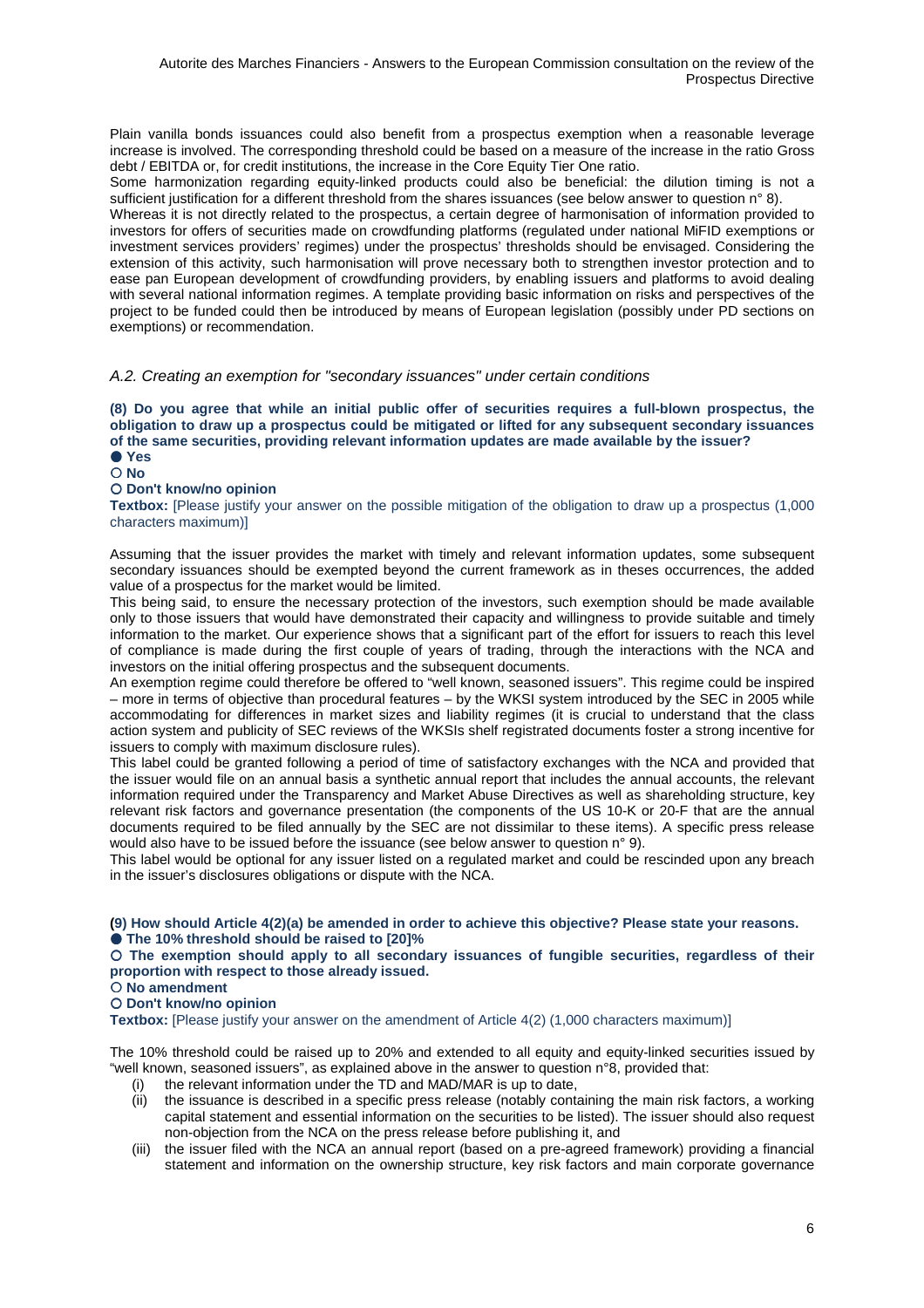features. At least one annual report following the year of an IPO or two successive annual reports would have to be filed.

This exemption would relate to secondary issuances of equity or equity-linked securities, whether or not they fell under the prospectus obligation because they constitute an admission to trading or an offer to the public representing a dilution superior to 10% of the capital.

**(10) If the exemption for secondary issuances were to be made conditional to a full-blown prospectus having been approved within a certain period of time, which timeframe would be appropriate? One or several years** 

**There should be no timeframe (i.e. the exemption should still apply if a prospectus was approved ten years ago)** 

### **Don't know/no opinion**

**Textbox:** [Please justify your answer on the convenience of having a timeframe for the exemption (1,000 characters maximum)]

The exemption criteria should not be conditional to a full prospectus having been approved within a certain timeframe, but should depend on timely and accurate information provided by the issuer on an annual basis (see above question 8) as well as an update of its financial situation at the time of the issuance. Such information on a regular basis would provide better safety to investors than a prospectus possibly not having been approved for a longer period.

A.3. Extending the prospectus to admission to trading on an MTF

**(11) Do you think that a prospectus should be required when securities are admitted to trading on an MTF? Please state your reasons.** 

 **Yes, on all MTFs** 

 **Yes, but only on those MTFs registered as SME growth markets** 

 **No** 

 **Don't know/no opinion** 

**Textbox:** [Please justify your answer on whether a prospectus should be required when securities are admitted to trading on a MTF (1,000 characters maximum)]

The current articulation between MTF and RM platforms aims to reflect the different profile and maturity of the issuers whose securities are admitted to trading. An escalating scale of constraints, which is known to investors, allows issuers to choose the market best suited to their needs. Therefore, the flexibility offered to issuers who are traded on a MTF for the admission of their securities when they do not qualify as an offer to the public should remain as it constitutes a key component of the attractiveness of the platform. Although the frequent higher risk profile of these issuers could be used as an argument to push for an extension of the prospectus obligation, strong similarity, at least in the topics visited, between the prospectus format and the content of the offering circulars or admission documents required by most of the MTF should be a strong mitigant to that argument.

**(12) Were the scope of the Directive extended to the admission of securities to trading on MTFs, do you think that the proportionate disclosure regime (either amended or unamended) should apply? Please state your reasons.** 

 **Yes, the amended regime should apply to all MTFs** 

 **Yes, the unamended regime should apply to all MTFs**

 **Yes, the amended regime should apply but not to those MTFs registered as SME growth markets** 

 **Yes, the unamended regime should apply but not to those MTFs registered as SME growth markets** 

● Yes, the amended regime should apply but only to those MTFs registered as SME growth markets

 **Yes, the unamended regime should apply but only to those MTFs registered as SME growth markets No** 

 **Don't know/no opinion** 

**Textbox:** [Please justify your answer on the possible application of the proportionate disclosure regime (1,000 characters maximum)]

Considering the current proportionate regime is quite well used by the SME issuers listed on the regulated market (at least in France), it should remain available to them. Regarding the issuers listed on an MTF, in so far as the proportionate regime is tailored for SMEs, it would seem logical to also apply it to the SME growth markets platforms if the prospectus regime were to be extended to admissions to trading on MTFs. There also seems to be some leeway to improve the proportionate regime (see below answer to question n° 18 b).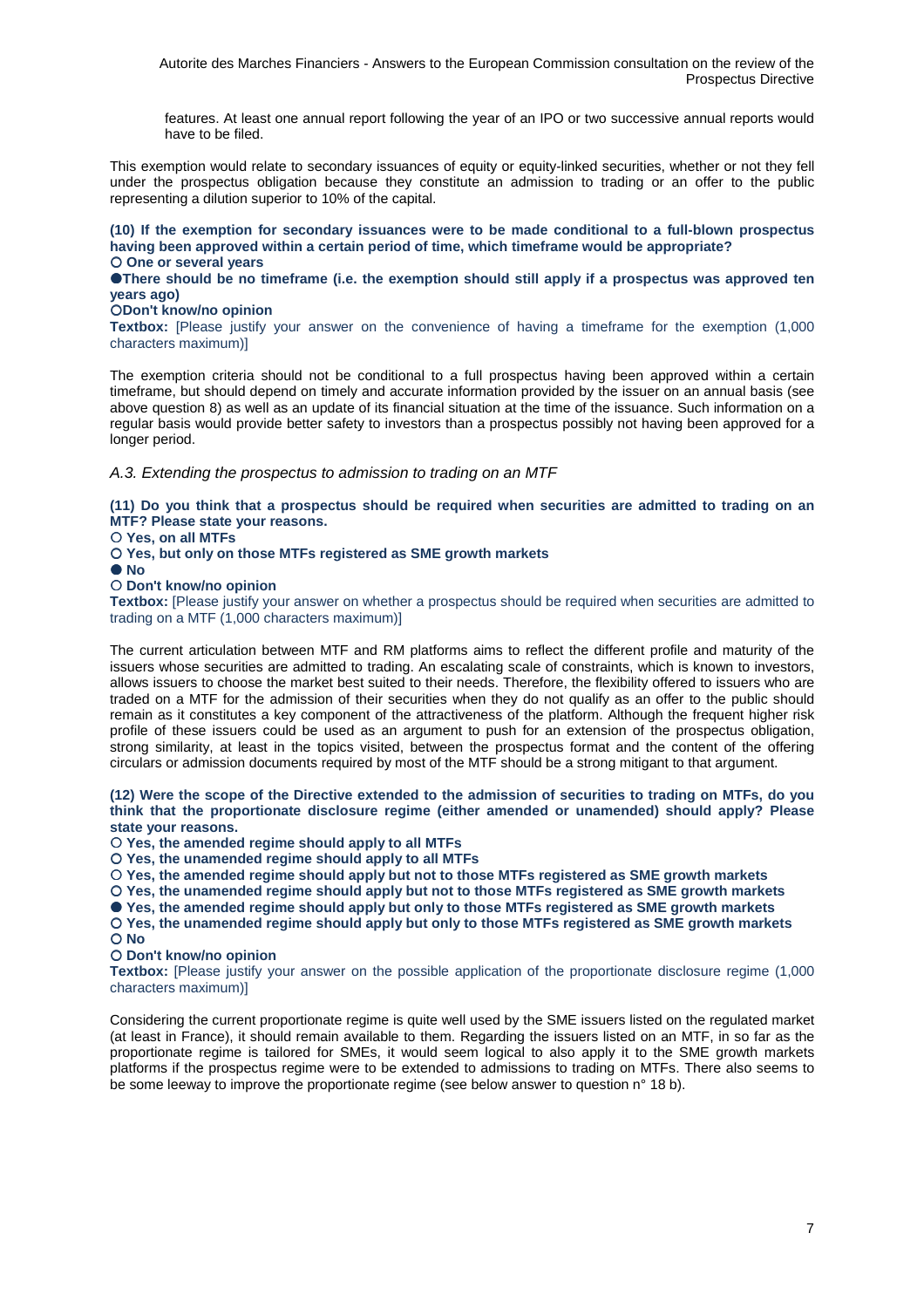A.4. Exemption of prospectus for certain types of closed-ended alternative investment funds (AIFs)

**(13) Should future European long term investment funds (ELTIF), as well as certain European social**  entrepreneurship funds (EuSEF)<sup>4</sup> and European venture capital funds (EuVECA)<sup>5</sup> of the closed-ended **type and marketed to non-professional investors, be exempted from the obligation to prepare a prospectus under the Directive, while remaining subject to the bespoke disclosure requirements under their sectorial legislation and to the PRIIPS key information document? Please state your reasoning, if necessary by drawing comparisons between the different sets of disclosure requirements which cumulate for these funds.** 

 **Yes, such an exemption would not affect investor/consumer protection in a significant way** 

 **No, such an exemption would affect investor/consumer protection** 

#### **Don't know/no opinion**

**Textbox:** [Please state your reasoning, if necessary by drawing comparisons between the different sets of disclosure requirements which cumulate for these funds (1,000 characters maximum)]

The ELTIF Regulation aims at boosting European long-term investments in the real economy and lays down specific rules regarding the composition of their portfolio and the investment instruments that they are allowed to use. EuVECA and EuSEF Regulations, which aim at establishing uniform rules applicable to venture capital and social entrepreneurship funds, lay down quality requirements for the use of the labels.

EuVECA and EuSEF funds are meant to be marketed on a wide range scale and an exemption from the prospectus requirements, provided that investors' protection is met through the PRIIPs Regulation, seems sensible as it would favor their take up. Somehow, when granting such an exemption one should make sure that if shares of such funds are admitted to listing this should not provide any opportunity for marketing these elsewhere than towards the initial targeted customers.

Concerning the ELTIF Regulation, an exemption seems sensible too since its retail investors would already be protected both by the PRIIPs Regulation and the specific ELTIF prospectus. As with EuVECA and EuSEF, when granting such an exemption one should make sure that where a public offer of such shares is made the ELTIF prospectus should not be duplicated by a second prospectus in the sense of the considered Directive 2003/71/EC, but that it should only be enhanced in order to meet the latter's requirements.

A.5. Extending the exemption for employee share schemes

**(14) Is there a need to extend the scope of the exemption provided to employee shares schemes in Article 4(1)(e) to non-EU, private companies? Please explain and provide supporting evidence. Yes No Don't know/no opinion** 

**Textbox:** 

This US regime (exemption) is very interesting in this perspective as many US companies or subsidiaries which are not listed in the EU have a large pan-European basis, so that such an extension would provide flexibility and easier access to these issuers' shares for employees. Yet, it should be outlined that this exemption framework also relies on investment caps based on their employees' revenues. These caps provide some security for the employees' financial resources diversification and should also be part of the discussion in Europe.

Considering the nature of the offer, such an extension should also be subject to a specific equivalence regime, regarding accounting standards applicable in the non-European country.

A.5. Balancing the favourable treatment of issuers of debt securities with a high denomination per unit with liquidity on the debt market

**(15) Do you consider that the system of exemptions granted to issuers of debt securities above a denomination per unit of EUR 100 000 under the Prospectus and Transparency Directives may be detrimental to liquidity in corporate bond markets? If so, what targeted changes could be made to address this without reducing investor protection? Yes** 

## **ONo**

### **Don't know/no opinion**

**Textbox:** 

[Please justify your answer on whether the system of exemptions may be detrimental to liquidity in corporate bond markets (1,000 characters maximum)]

[Please justify your answer on whether the EUR 100 000 threshold should be lowered (1,000 characters maximum)]

Considering that this threshold was previously set at  $\epsilon$  50,000 and that the increase of this threshold has had no material impact on the liquidity of this market, it does not seem to be a significant limiting factor. Although the currently acknowledged lack of liquidity may be correlated to the € 100,000 threshold, this does not account for a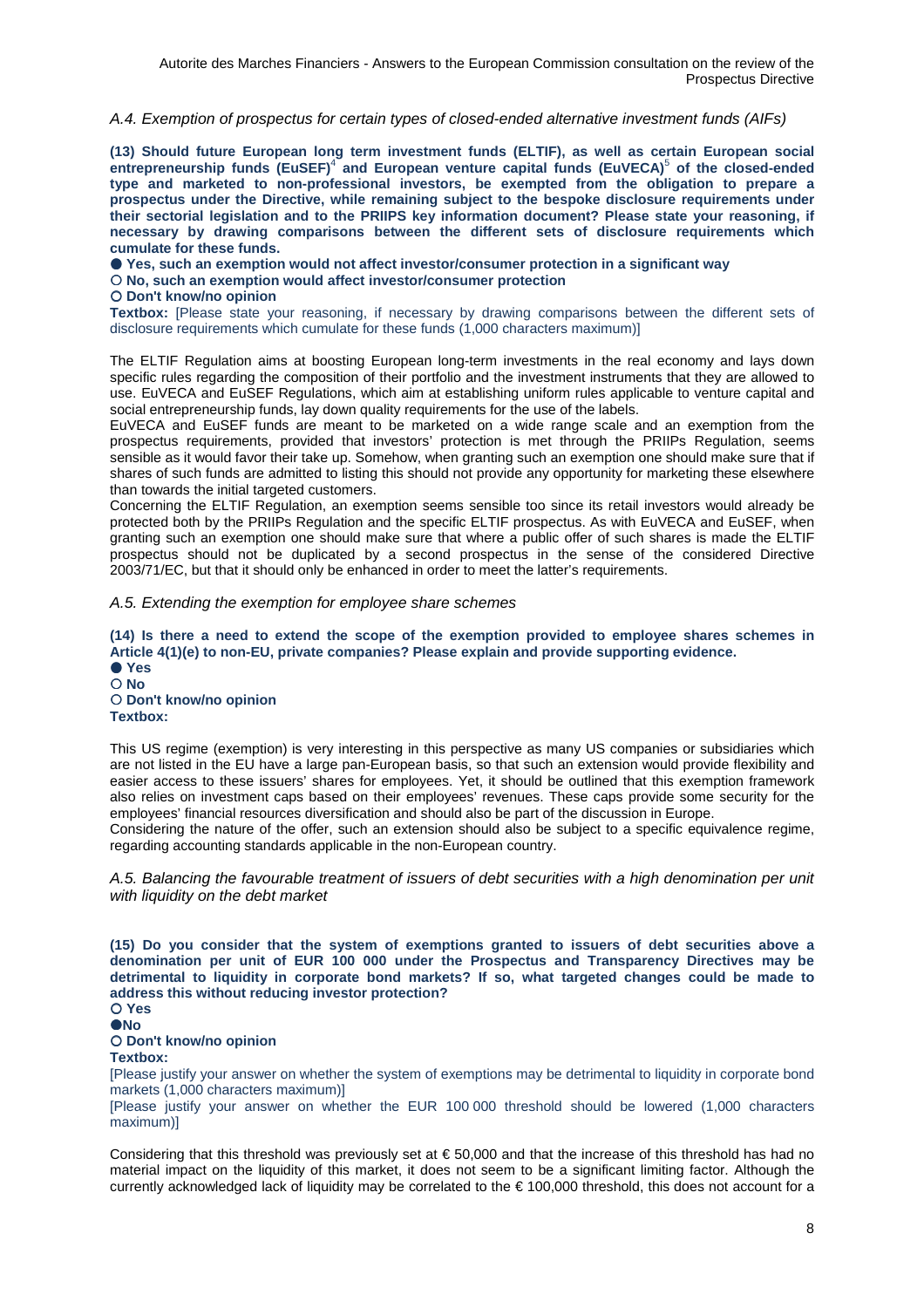causality which is mainly to be related to other factors, notwithstanding the fact that the liquidity of the bond market, due to a frequent "buy and hold" behavior, is per se not fully comparable to that of the equity market.

## **B. The information a prospectus should contain**

### B.1. Proportionate disclosure regime

**(16) In your view, has the proportionate disclosure regime (Article 7(2)(e) and (g)) met its original purpose to improve efficiency and to take account of the size of issuers? If not, why? Yes No** 

## **Don't know/no opinion**

**Textbox:** [Please justify your answer on whether the proportionate disclosure regime has met its original purpose (1,000 characters maximum)]

This regime is rarely used in France, especially those regarding credit institutions and rights issues, and therefore does not seem to have met its original purpose.

**(17) Is the proportionate disclosure regime (Article 7(2)(e) and (g)) used in practice, and if not what are the reasons? Please specify your answers according to the type of disclosure regime.** 

**a) Proportionate regime for rights issues Yes**   $\bullet$  No **Don't know/no opinion Textbox:** 

In practice, this regime is almost never used because the issuers usually file every year with the NCA a "document de reference" (based on the registration document provided by Annex I of the Commission Regulation 809/2004) that provides the required information related to the issuer. The prospectus incorporates by reference this document (and its required updates) when the issuer decides to issue some securities – the proportionate disclosure regime does not offer significant streamlining upside in that respect. Moreover, this regime does not sufficiently take into account the knowledge existing shareholders might have of the issuer through the disseminated regulated information.

#### **b) Proportionate regime for small and medium-sized enterprises and companies with reduced market capitalisation**

 **Yes No Don't know/no opinion Textbox:** 

This exemption regime is quite often used by the SMEs for their IPOs (14 out of 20 SME IPOs in 2014), mainly due to the number of sets of accounts that need to be produced (2 years vs. 3 years) but they usually still produce half yearly financial statements, although they are not required by the proportionate regime.

### **c) Proportionate regime for issues by credit institutions referred to in Article 1(2)(j) of Directive 2003/71/EC**

 **Yes**   $\bullet$  No **Don't know/no opinion Textbox:** 

This regime is not used in France because credit institutions also use the "document de reference" system. Small institutions from the mutualist sector also issue specific equity securities ("parts sociales") that are not financial instruments and therefore do not fall into the PD regime but are covered by a similar national regime (see above answer to question n°6).

**(18) Should the proportionate disclosure regime be modified to improve its efficiency, and how? Please specify your answers according to the type of disclosure regime.** 

**a) Proportionate regime for rights issues Textbox:** [(1,000 characters maximum)]

This regime would better be replaced by the well-known seasoned issuer exemption regime (see above answers to questions n° 8 and 9), the scope of which would cover any issuance (admission or offer) of securities or rights below a certain diluting effect.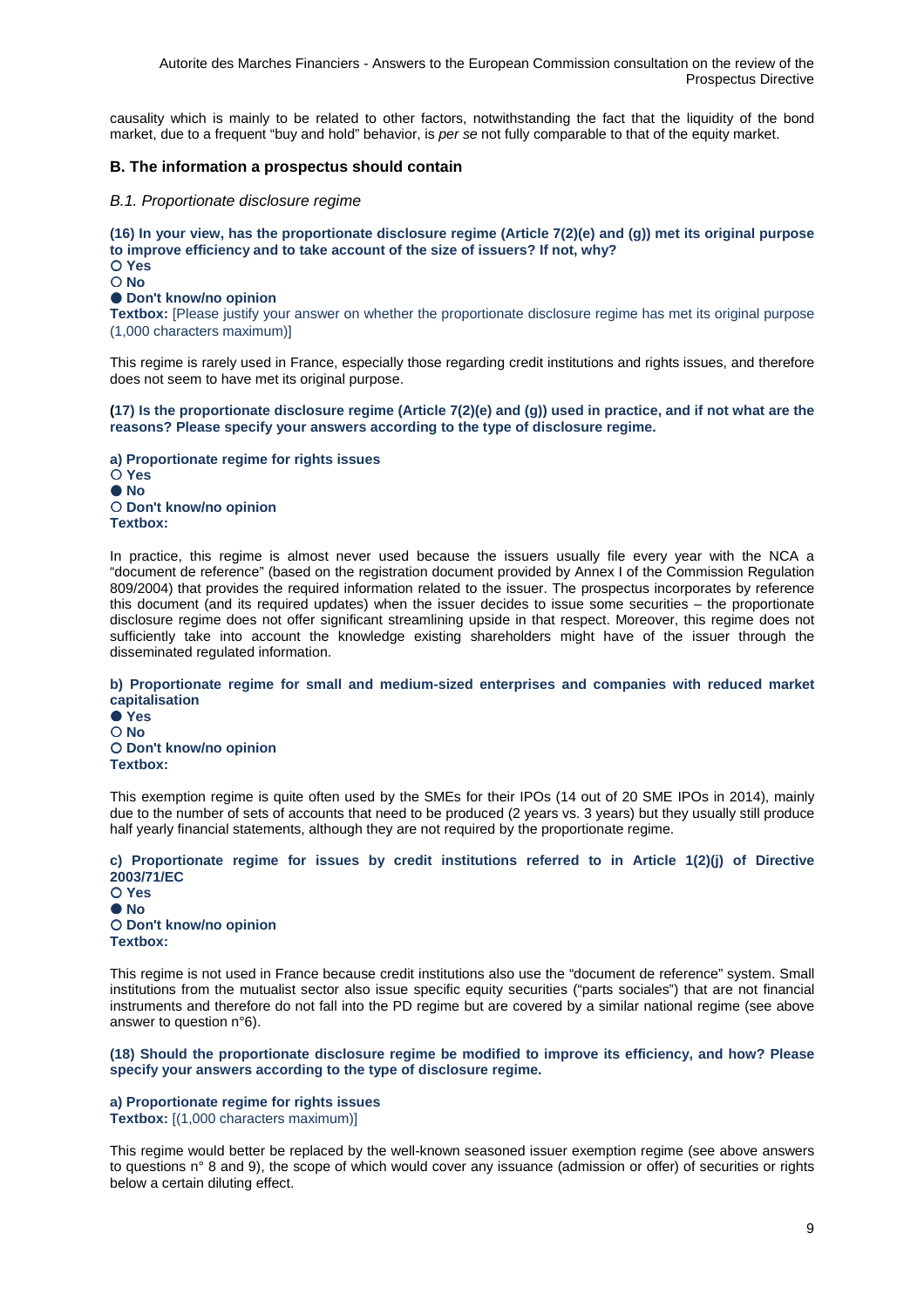## **b) Proportionate regime for small and medium-sized enterprises and companies with reduced market capitalisation**

**Textbox:** [(1,000 characters maximum)]

This regime could benefit from further streamlining in order to build a simplified prospectus focusing on SME relevant topics.

The minimum elements are not substantially different from the standard prospectus: description of the issuer, its keys risk factors, its financial performance, its governance, its shareholder structure, its key contracts and assets, the description of the investment contract related to the issuance (nature, characteristics and conditions of the securities, related risks), the impact and rationale of the operation. The possible areas for streamlining are essentially related to avoiding the duplication of the information (on financial performance for instance), a shorter presentation of some sections (for example the governance section could better reflect some of the effort of presentation tailoring recently produced in France with professionals' associations) and enhancing the materiality filter the issuers need to use for their disclosure, for instance in the business model and risk factors sections.

## **c) Proportionate regime for issues by credit institutions referred to in Article 1(2)(j) of Directive 2003/71/EC**

**Textbox: [**(1,000 characters maximum)**]**

Considering the reasons why this regime is not used in France (alternative procedure), we see no need to amend (or keep) it.

**(19) If the proportionate disclosure regime were to be extended, to whom should it be extended? To types of issuers or issues not yet covered? Please specify** 

 **To admissions of securities to trading on an MTF, supposing those are brought into the scope of the Directive?** 

 **Other** 

 **Don't know/no opinion** 

**Textbox:** [Please justify your answer on to whom the proportionate disclosure regime should be extended (1,000 characters maximum)]

See above answer to question n° 12.

B.2. Creating a bespoke regime for companies admitted to trading on SME growth markets

**(20) Should the definition of "company with reduced market capitalisation" (Article 2(1)(t)) be aligned with the definition of SME under Article 4(1)(13) of Directive 2014/65/EU by raising the capitalisation limit to EUR 200 000 000?** 

 **Yes No** 

## **Don't know/no opinion**

**Textbox:** [Please justify your answer on the possible alignment of "company with reduced market capitalisation" (Article 2(1)(t)) be aligned with the definition of SME under Article 4(1)(13) of Directive 2014/65/EU by raising the capitalisation limit to EUR 200 000 000 (1,000 characters maximum)]

This alignment would provide an increased visibility and simplicity for investors and avoid the inconsistency stemming from the current two definitions of the same kind of issuers. The alternative economic criteria currently applicable for the eligibility to the proportionate regime should be maintained for SMEs since some companies (like biotechnologies) – although these cases may be rare – may have greater capitalisations but real SMEs constraints.

### **(21) Would you support the creation of a simplified prospectus for SMEs and companies with reduced market capitalisation admitted to trading on an SME growth market, in order to facilitate their access to capital market financing?**

**Yes** (only if the PD scope is extended)

 **No, the higher risk profile of SMEs and companies with reduced market capitalisation justifies disclosure standards that are as high as for issuers listed on regulated markets.** 

## **Don't know/no opinion**

**Textbox:** [Please justify your answer on the possible creation of a simplified prospectus for SMEs and companies with reduced market capitalisation admitted to trading on a SME growth market (1,000 characters maximum)]

As stated in our answers to questions n°12 and 18 b), such a simplified prospectus would be needed only if the prospectus regime were to be extended to admissions on SME growth markets, and should consist in a better SME proportionate regime, through an additional simplification effort.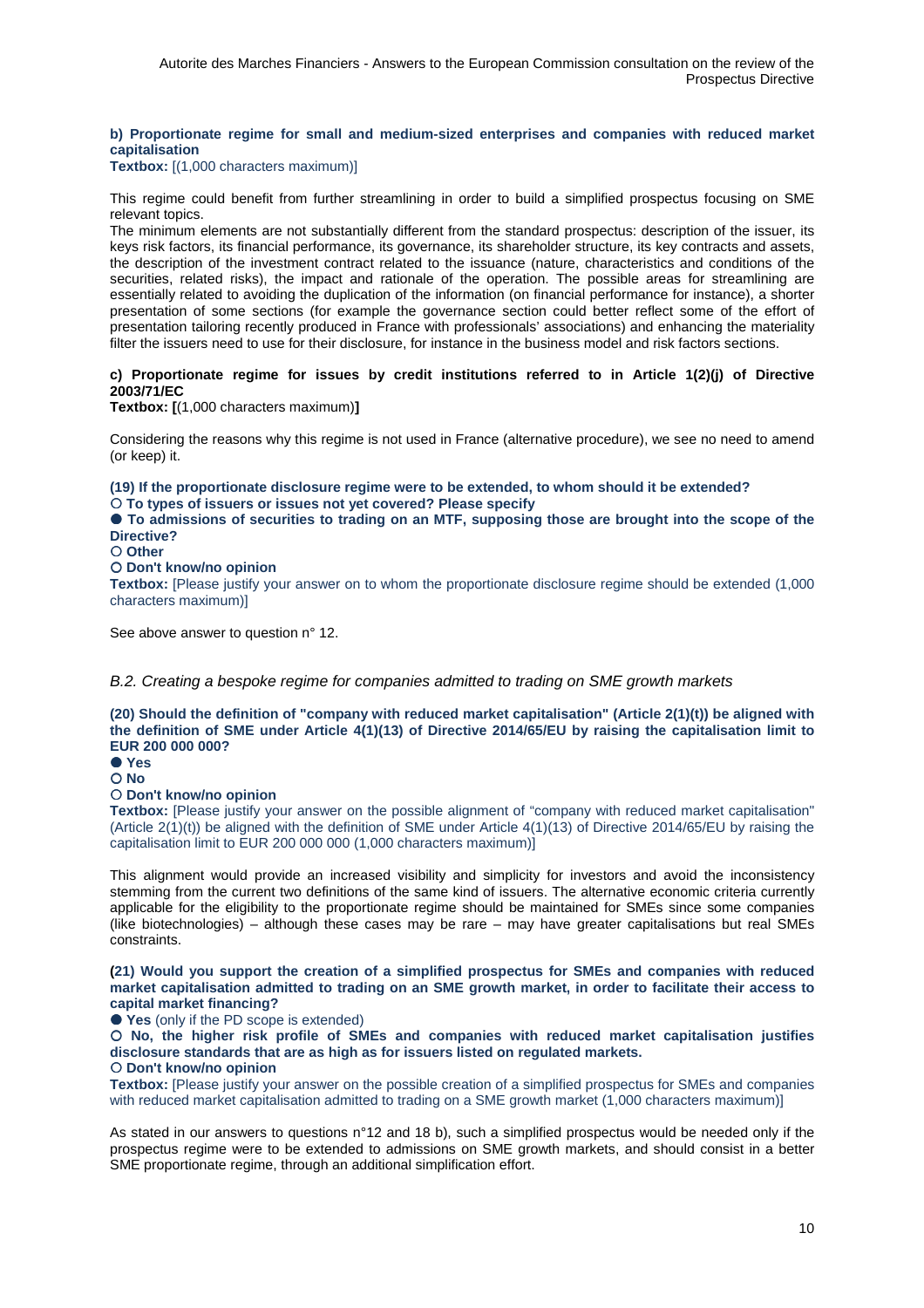### **(22) Please describe the minimum elements needed of the simplified prospectus for SMEs and companies with reduced market capitalisation admitted to trading on an SME growth market.**

**Textbox:** [Please describe the minimum elements needed of a simplified prospectus for SMEs and companies with reduced market capitalization admitted to trading on a SME growth market (2,000 characters maximum)]

See above answer to question n° 18 b), as the same proportionate regime would apply on RM and SME GM.

B.3. Making the "incorporation by reference" mechanism more flexible and assessing the need for supplements in case of parallel disclosure of inside information

**(23) Should the provision of Article 11 (incorporation by reference) be recalibrated in order to achieve more flexibility? If yes, please indicate how this could be achieved (in particular, indicate which documents should be allowed to be incorporated by reference)?** 

 **Yes No** 

### **Don't know/no opinion**

**Textbox:** [Please justify your answer on the possible recalibration of the provision of Article 11 (incorporation by reference) in order to achieve more flexibility (1,000 characters maximum)]

In order to decrease the size of prospectuses while providing accurate information and to remove some legal obstacles of the current Article 11, this regime could be extended to all the documents that are voluntarily filed with the NCA, provided that voluntary filing is not without limits and that these documents are required under the Prospectus and Transparency directives or Market Abuse regulation. The liability regime related to these incorporations should also be clarified to allow for a secure and consistent integration of the related documents, especially when they are not approved by the NCA (such as registration documents). This should also allow for incorporation by reference of the documents filed by SME GM issuers in compliance with the market rules and those of the upcoming delegated regulation regarding periodic financial reporting by issuers**.** 

**(24) (a) Should documents which were already published/filed under the Transparency Directive no longer need to be subject to incorporation by reference in the prospectus (i.e. neither a substantial repetition of substance nor a reference to the document would need to be included in the prospectus as it would be assumed that potential investors have anyhow access and thus knowledge of the content of these documents)?** 

**Yes** 

#### **No**

### **Don't know/no opinion**

**Textbox:** [Please justify your answer on whether documents which were already published/filed under the Transparency Directive should no longer need to be subject to incorporation by reference in the prospectus (1,000 characters maximum)]

A reference should still be made to facilitate the understanding of and access to the relevant information for investors. The reference would also be instrumental to protect the responsibility regime related to the prospectus.

## **(b) Do you see any other possibilities to better streamline the disclosure requirements of the Prospectus Directive and the Transparency Directive?**

**Yes** 

## **No**

### **Don't know/no opinion**

**Textbox:** [Please justify whether you see any other possibilities to better streamline the disclosure requirements of the Prospectus Directive and the Transparency Directive (1,000 characters maximum)]

**(25) Article 6(1) Market Abuse Directive obliges issuers of financial instruments to inform the public as soon as possible of inside information which directly concerns the said issuers; the inside information has to be made public by the issuer in a manner which enables fast access and complete, correct and timely assessment of the information by the public. Could this obligation substitute the requirement in the Prospectus Directive to publish a supplement according to Article 17 without jeopardising investor protection in order to streamline the disclosure requirements between Market Abuse Directive and Prospectus Directive?** 

## **Yes**

## $\bullet$  No

## **Don't know/no opinion**

**Textbox:** [Please justify whether the above-mentionned obligation could substitute the requirement in the Prospectus Directive to publish a supplement according to Article 17 without jeopardising investor protection in order to streamline the disclosure requirements between Market Abuse Directive and Prospectus Directive (1,000 characters maximum)]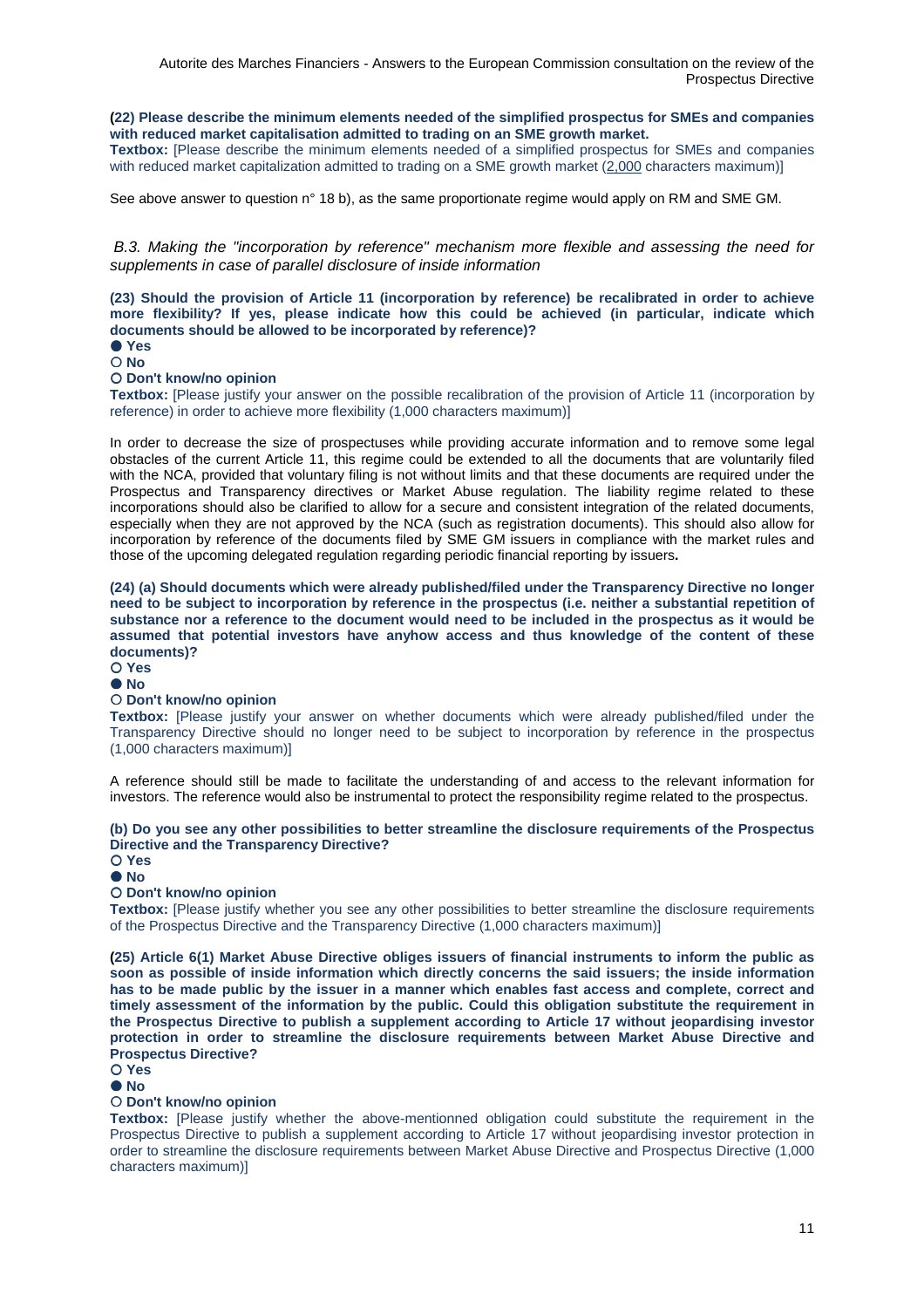These disclosures do not cover all potential situations, for example public withdrawal of a statement previously made by the management. The key difference between the permanent information regime and supplements lies in the withdrawal right provided to investors by the latter. This right, related to a major new event, figure or information at the time of the issuance, is of prominent importance for investors as it allows them to reassess the global interest of the operation and possibly change their investment decision on a new basis.

## **(26) Do you see any other possibility to better streamline the disclosure requirements of the Market Abuse Directive and the Prospectus Directive?**

 **Yes No** 

## **Don't know/no opinion**

**Textbox:** [Please justify whether you see any other possibility to better streamline the disclosure requirements of the Market Abuse Directive and the Prospectus Directive (1,000 characters maximum)]

B.4. Reassessing the objectives of the prospectus summary and addressing possible overlaps with the key information document required under the PRIIPs Regulation

**(27) Is there a need to reassess the rules regarding the summary of the prospectus? (Please provide suggestions in each of the fields you find relevant)** 

**Yes, regarding the concept of key information and its usefulness for retail investors** 

 **Yes, regarding the comparability of the summaries of similar securities** 

 **Yes, regarding the interaction with final terms in base prospectuses** 

 $\bigcap$  No.

### **Don't know/no opinion**

**Textbox:** [Please justify your answer on the possibility to reassess the rules regarding the summary of the prospectus (1,000 characters maximum)]

The prospectus summary is currently very much codified, often too long and mechanically assembled, hence resembling a "mini prospectus". A new approach seems necessary and an alternative could consist in using a format inspired by the KID template with 4 or 5 pages, obviously tailored to issuer related topics (business model and activity, risk factors, category of issued instruments, shareholding structure, latest financial performance etc.), especially in the case of IPOs, rather than attempting to substantially limit the current format or to come back to the original spirit of PD 2003.

**(28) For those securities falling under the scope of both the packaged retail and insurance-based investment products (PRIIPS) Regulation, how should the overlap of information required to be disclosed in the key investor document (KID) and in the prospectus summary, be addressed?** 

 **By providing that information already featured in the KID need not be duplicated in the prospectus summary. Please indicate which redundant information would be concerned** 

 **By eliminating the prospectus summary for those securities.** 

 **By aligning the format and content of the prospectus summary with those of the KID required under the PRIIPS Regulation, in order to minimise costs and promote comparability of products** 

 **Other** 

### **Don't know/no opinion**

**Textbox:** [Please justify your answer on the possible ways to address the overlap of information required to be disclosed (1,000 characters maximum)]

The new summary format (as mentioned under question 27) – inspired by the KID template but preserving the current summary's liability regime – should apply to all types of issuances and securities, being or not under the scope of PRIIPS Regulation (the summary would therefore not be eliminated for securities falling under the scope of PRIIPs). Compared to the KID, this new brief summary would at least add value by providing essential information on the issuer, specific risk factors and the purpose of the operation.

In order to reduce the administrative burden for issuers, limited references to the KID's content (information on securities) could be made in this new summary or, if the current prohibition of incorporation by reference in the summary were to be maintained (and considering the distinct timeframe and liability regime of the summary and the KID), the same information on securities could be inserted in both documents.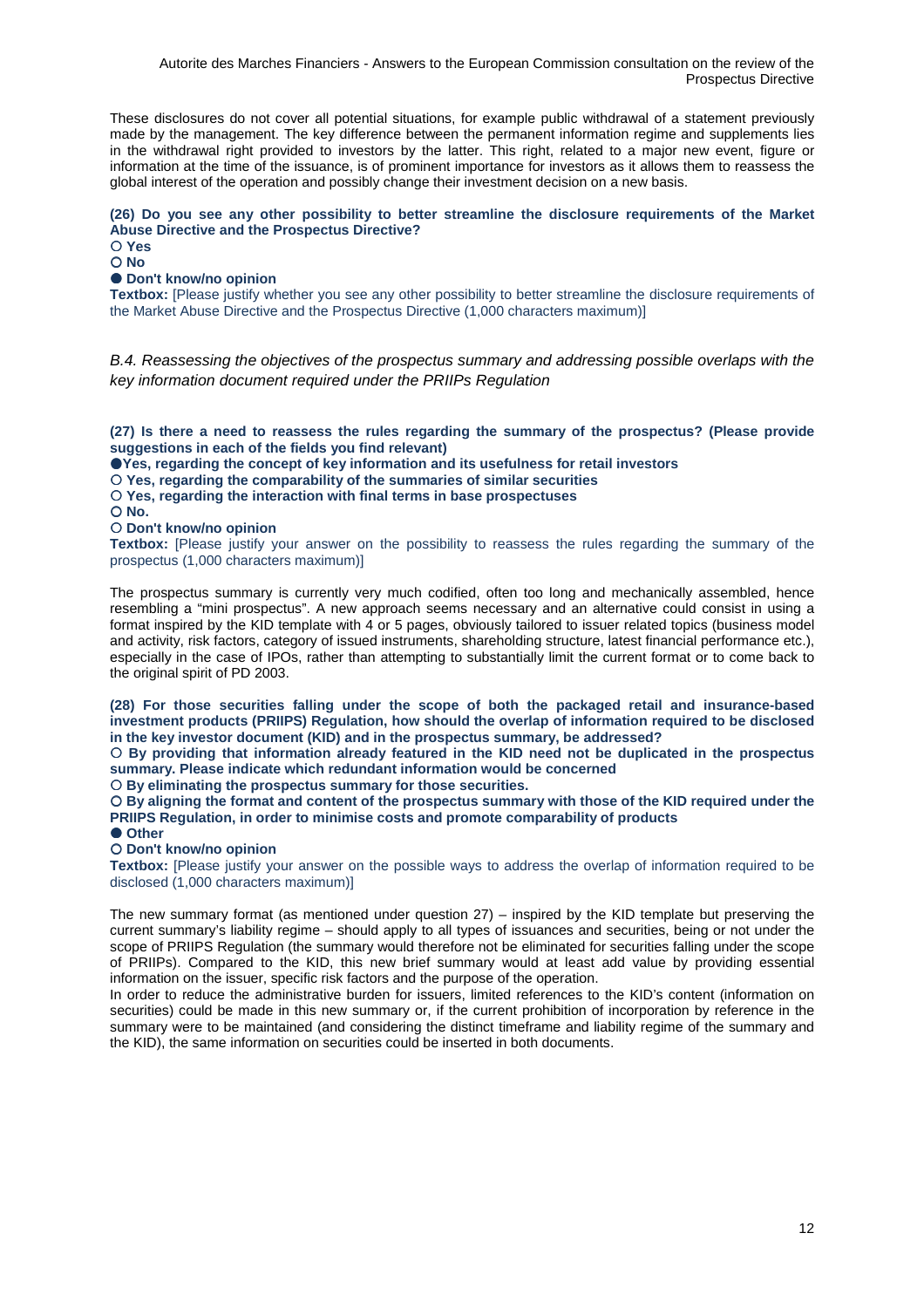## B.5. Imposing a length limit to prospectuses

**(29) Would you support introducing a maximum length to the prospectus? If so, how should such a limit be defined?** 

 **Yes, it should be defined by a maximum number of pages and the maximum should be [ figure] pages Yes, it should be defined using other criteria, for instance: [textbox]** 

*<u>ONo</u>* 

#### **Don't know/no opinion**

**Textbox:** [Please justify your answer on the possible introduction of a maximum length to the prospectus (1,000 characters maximum)]

A maximum length would not allow for the necessary flexibility associated with the complexity of some operations or issuers, not to mention the difficulty to establish the "right" limit.

**(30) Alternatively, are there specific sections of the prospectus which could be made subject to rules limiting excessive lengths? How should such limitations be spelled out? Textbox:** [(1,000 characters maximum)]

An alternative to the maximum length could be to define a maximum number of risk factors listed and described in the prospectus, or to limit the global length of these factors (whatever their number), in order to get rid of the "disclaimer" tendency. The directive should at least provide that the information on risk factors needs to be very specific, precise and accurate, and not generic, legalistic or comprehensive.

### B.6. Liability and sanctions

### **(31) Do you believe the liability and sanctions regimes the Directive provides for are adequate? If not, how could they be improved?**

|                                           | Yes | No | <b>No opinion</b> |
|-------------------------------------------|-----|----|-------------------|
| • the overall civil liability regime of   |     |    |                   |
| <b>Article 6</b>                          |     |    |                   |
| • the specific civil liability regime for |     |    |                   |
| prospectus summaries of Article 5(2)(d)   |     |    |                   |
| and Article 6(2)                          |     |    |                   |
| • the sanctions regime of Article 25      |     |    |                   |

**Textbox:** [Please justify your answer on the adequacy of the liability and sanctions regimes the Directive provides for (1,000 characters maximum)]

It is understood that the prospectus should be signed by one person, who is therefore the only person liable under the civil regime. In practice, this is not always possible (asset contributions, spin-off…). It seems more desirable to align the liability regimes amongst Member States in that respect and to avoid having joint responsibility for several stakeholders in addition to a global liability for one person.

Regarding the sanctions regime, in practice, investors or issuers are usually sanctioned under the market abuse regime (especially dissemination of false or misleading information) rather than under the Prospectus Directive. The reason for this is that it is rather difficult to evaluate the impact on the market of the lack of filing the required documentation. An automatic / fixed sanction could be an efficient repellent for these objective infringements and behaviors**.** As provided in other sectoral directives such as Transparency, UCITS V or MIFID, the sanction regime should also specify the breaches, sanctioning powers and exercise of these powers, especially in the case where a non-exempt public offer is made without prospectus in violation of its scope and provisions.

**(32) Have you identified problems relating to multi-jurisdiction (cross-border) liability with regards to the Directive? If yes, please give details.** 

## **Yes**

**No** 

### $\bullet$  Don't know/no opinion

**Textbox:** [Please justify your answer on possible problems relating to multi-jurisdiction (cross-border) liability (1,000 characters maximum)]

The French AMF has not experienced actual issues related to multi-jurisdiction liability. Uncertainties may however occur when a registration document is used in several Member States and scrutinized by more than one NCA.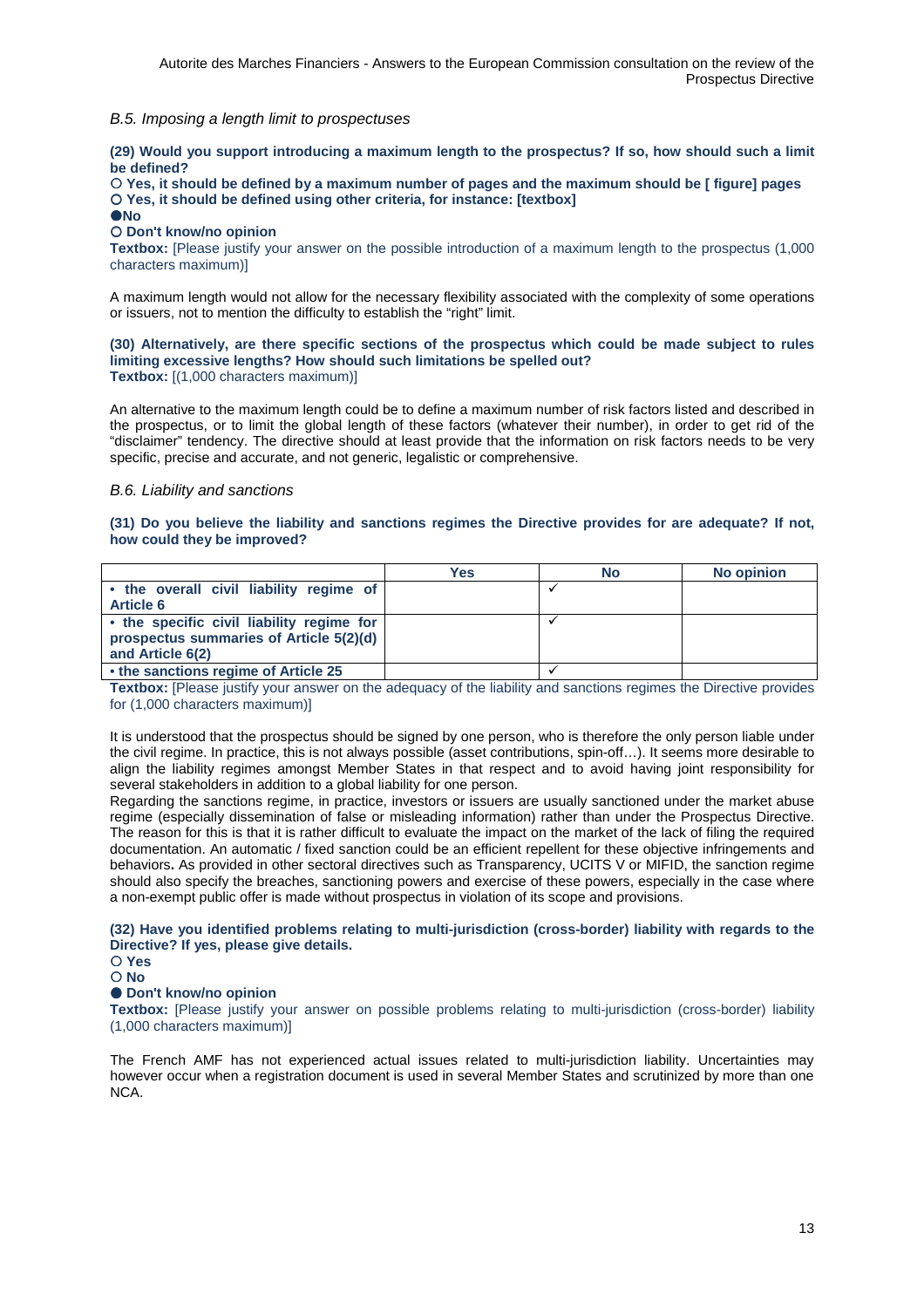## **C. How prospectuses are approved**

C.1. Streamlining further the approval process of prospectuses by national competent authorities (NCAs)

**(33) Are you aware of material differences in the way national competent authorities assess the completeness, consistency and comprehensibility of the draft prospectuses that are submitted to them for approval?** 

 **Yes**   $\bigcap$  No

## **Don't know/no opinion**

**Textbox:** [Please justify your answer on possible material differences in the way national competent authorities assess the completeness, consistency and comprehensibility of the draft prospectuses (1,000 characters maximum)]

As stated in a recent thematic convergence study undertaken by ESMA, there are some areas where differences in the level of scrutiny applied by NCAs may lead to an unlevel playing field, and which would deserve greater convergence of NCA practices, such as: factors of a risk-based approach, approach to consistency with external sources, scrutiny of historical financial information (and complex financial history) or scrutiny of information regarding capitalisation and indebtedness. The French AMF supports ESMA's role of promoting a better harmonisation of NCA practices and welcomes any corresponding initiative, which may prove to be efficient.

Our experience also shows that a high level of scrutiny on the quality and consistency of the information provided by the issuers in the early years of trading provides them with a sound framework going forward and "easier to maintain" quality standard of information.

## **(34) Do you see a need for further streamlining of the scrutiny and approval procedures of prospectuses by NCAs? If yes, please specify in which regard.**

 **Yes No** 

### **Don't know/no opinion**

**Textbox:** [Please justify your answer on possible need for further streamlining of the scrutiny and approval procedures of prospectuses by NCAs (1,000 characters maximum)]

A prerequisite for the alleviation proposals made in section B is that the NCAs can make sure the information initially provided by the issuers is sufficiently accurate, consistent and comprehensive to enable the investors to make an informed decision. In that perspective, a lighter prospectus regime may imply a more qualitative dialogue between the NCA and issuers and a simplified box ticking approach would be significantly detrimental to the market integrity.

Clarifying the notions of comprehensibility and consistency in the directive or under level 2 would help reducing room for forum shopping.

### **(35) Should the scrutiny and approval procedure be made more transparent to the public? If yes, please indicate how this should be achieved.**

**Yes** 

#### **No**

### **Don't know/no opinion**

**Textbox:** [Please justify your answer on the opportunity to make the scrutiny and approval procedure be made transparent to the public (1,000 characters maximum)]

Making public the interactions between the issuer and the NCA during the preparatory phase would very often raise confidentiality issues and occasionally lead to superfluous legal proceedings whether the issuer is already listed or not. The potential benefits do not seem significant enough to justify facing these issues.

**(36) Would it be conceivable to allow marketing activities by the issuer in the period between the first submission of a draft prospectus and the approval of its final version, under the premise that no legally binding purchase or subscription would take place until the prospectus is approved? If yes, please provide details on how this could be achieved.** 

#### **Yes**   $\bullet$  No

### **Don't know/no opinion**

**Textbox:** [Please justify your answer on possibility to allow marketing activities by the issuer in the period between the first submission of a draft prospectus and the approval of its final version (1,000 characters maximum)]

For already listed issuers, allowing marketing activities based on a draft prospectus would expose the investors to a significant risk than could only be counterbalanced by a severe sanction regime related to wrongful information disclosure. Considering the answers provided to question 31, it does not seem advisable.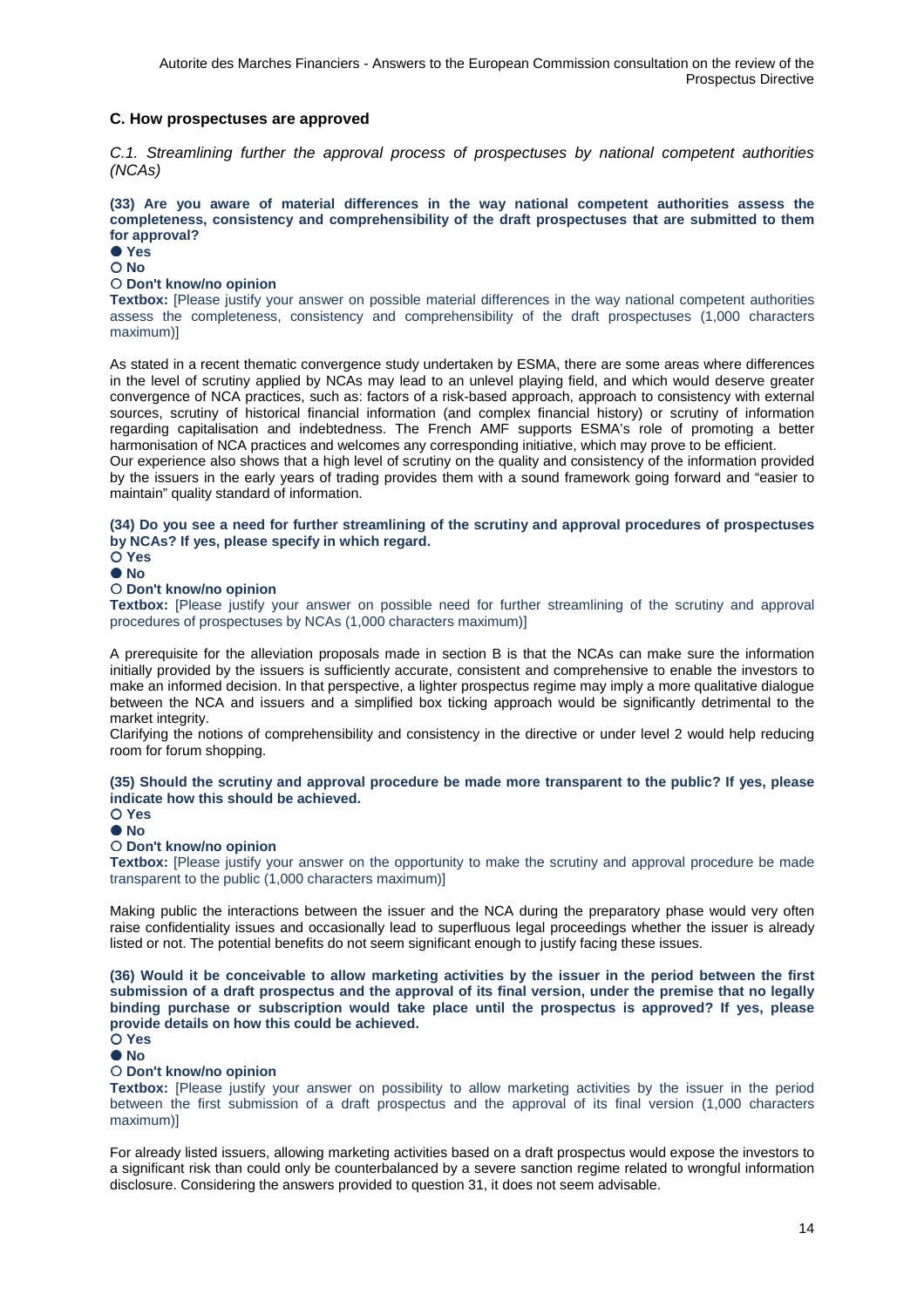The approach can be different for initial offerings as there is yet no market to harm: the AMF already allows marketing activities based on the base registration document once it is approved (this document follows the current Appendix I format). Such an approach is also conceivable on a short period of time for wholesale bonds issues.

**(37) What should be the involvement of NCAs in relation to prospectuses? Should NCAs: review all prospectuses ex ante (i.e. before the offer or the admission to trading takes place) review only a sample of prospectuses ex ante (risk-based approach) review all prospectuses ex post (i.e. after the offer or the admission to trading has commenced)** 

**review only a sample of prospectuses ex post (risk-based approach)** 

**Other** 

**Don't know/no opinion** 

**Textbox:** [Please describe the possible consequences of your favoured approach, in particular in terms of market efficiency and invest protection (1,000 characters maximum)]

The considered alleviations (B section) would probably reduce significantly the number of prospectuses and reinforce the importance of the credibility of the remaining ones. Ex post approval may increase the risk of arbitrariness and, where based on a risk-approach, compel NCAs to provide justification for selecting the sample of prospectuses.

**(38) Should the decision to admit securities to trading on a regulated market (including, where applicable, to the official listing as currently provided under the Listing Directive), be more closely aligned with the approval of the prospectus and the right to passport? Please explain your reasoning, and the benefits (if any) this could bring to issuers.** 

#### **Yes No**

## **Don't know/no opinion**

**Textbox:** [Please explain your reasoning and the benefits (if any) this could bring to issuers (1,000 characters maximum)]

The market operator's decision to admit securities to trading and the NCA's approval of the corresponding prospectus are in practice well-coordinated (in terms of timeframe and exchange of information) on the French market. Such alignment is necessary to prevent any risk of subscription of securities that would eventually not be admitted to the trading platform.

### **(39) (a) Is the EU passporting mechanism of prospectuses functioning in an efficient way? What improvements could be made?**

## **Yes**

## **No**

## **Don't know/no opinion**

**Textbox:** [What improvements could be made to the EU passporting mechanism of prospectuses (1,000) characters maximum)]

**Textbox:** [Please justify your answer on whether the EU passporting mechanism of prospectuses is functioning in an efficient way (1,000 characters maximum)]

Sent passported prospectuses account for a minority of total prospectuses approved by AMF (around 13% in 2013) but represent quite a large proportion of non-equity prospectuses. The AMF has not encountered major difficulties regarding the passport mechanism for prospectus sent or received.

**(b) Could the notification procedure set out in Article 18, between NCAs of home and host Member States be simplified (e.g. limited to the issuer merely stipulating in which Member States the offer should be valid, without any involvement from NCAs), without compromising investor protection? Yes** 

### **Don't know/no opinion**

**Textbox: [Please** justify your answer on whether the notification procedure set out in Article 18 between NCAs of home and host Member States could be simplified (1,000 characters maximum)]

**No**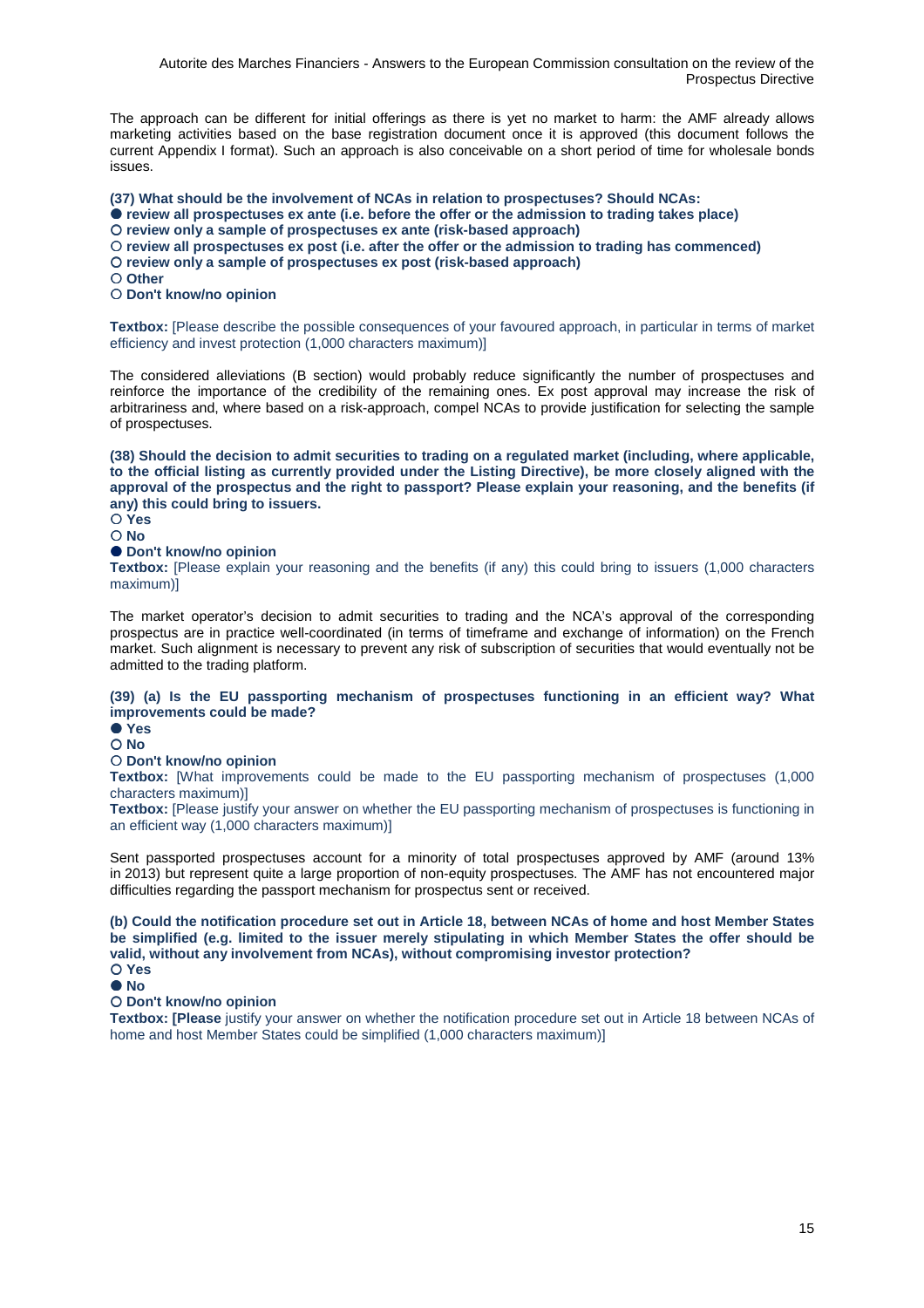## C.2. Extending the base prospectus facility

**(40) Please indicate if you would support the following changes or clarifications to the base prospectus facility. Please explain your reasoning and provide supporting arguments:** 

## **a) The use of the base prospectus facility should be allowed for all types of issuers and issues and the limitations of Article 5(4)(a) and (b) should be removed**

## **I support**

## **I do not support**

**Textbox:** [Please justify your answer on whether or not you support the possibility of the use of the base prospectus facility should be allowed for all types of issuers and issues and the limitations of Article 5(4)(a) and (b) should be removed (1,000 characters maximum)]

The relevant authorisations / decisions regime (approval by shareholders' general meetings and/or board of directors) for shares or equity-linked issues is quite different and the description made in the base prospectus would not be adequate for this extended use. A broader exemption for secondary issues (in terms of securities as well as diluting impact), as described in answers to questions 8 and 9, would also in some ways meet the same objective, so that the benefits for such an extension do not seem to exceed its disadvantages.

### **b) The validity of the base prospectus should be extended beyond one year**

### **I support**

### **I do not support**

**Textbox:** [Please justify your answer on whether or not you support the possibility for the validity of the base prospectus to be extended beyond one year (1,000 characters maximum)]

The current period of validity of the base prospectus is intentionally aligned on the annuality of accounts and the "normal" prospectuses' period of validity. An extension of the validity beyond 12 months would add significant complexity in the documents structure (base prospectus and supplements) as core information like a new set of annual accounts would be added on top of potential previous supplements. This layering of supplements could seriously hinder the overall prospectus understanding easiness for the investors. In terms of investor protection, the approval of a new base prospectus seems therefore preferable to provide investors with a full new set of relevant information.

However, it seems conceivable to allow public offers under final terms which were filed within the validity of the base prospectus to be continued for a short period of time (a few weeks or months) after the base prospectus' validity. In order not to jeopardize accurate investor information if the financial situation of the issuer were to change significantly in the course of the operation, the base prospectus may have to be updated by a supplement as long as the offer under the latest final terms is ongoing.

### **c) The Directive should clarify that issuers are allowed to draw up a base prospectus as separate documents (i.e. as a tripartite prospectus), in cases where a registration document has already been filed and approved by the NCA**

## $\bullet$  **I support**

## **I do not support**

**Textbox:** [Please justify your answer on whether or not you support the possibility for the Directive to clarify that issuers are allowed to draw up a base prospectus as separate documents (i.e. as a tripartite prospectus), in cases where a registration document has already been filed and approved by the NCA (1,000 characters maximum)]

Article 26(4) of Prospectus Regulation, in combination with articles 5(3), has led to various interpretations but the so far existing practice of tripartite base prospectuses has been contradicted by the opinion issued by ESMA on 17 Dec. 2013 ("The base prospectus shall not be drawn up as a tripartite prospectus and any incorporation by reference of relevant information should comply with the conditions set out in the Regulation"). To the extent that this former practice did not harm investor protection or reliability of financial information, the directive or regulation should provide a clear legal basis for it.

## **d) Assuming that a base prospectus may be drawn up as separate documents (i.e. as a tripartite prospectus), it should be possible for its components to be approved by different NCAs**

# $\bullet$  **I support**

**I do not support** 

**Textbox:** [Please justify your answer on whether it should be possible for the components of a tripartite prospectus to be approved by different NCAs (1,000 characters maximum)]

The logical consequence of recognizing the possibility to draw up a tripartite base prospectus would be to allow approval of its components by different NCAs, as well as passporting these components.

**e) The base prospectus facility should remain unchanged** 

**I support** 

**I do not support**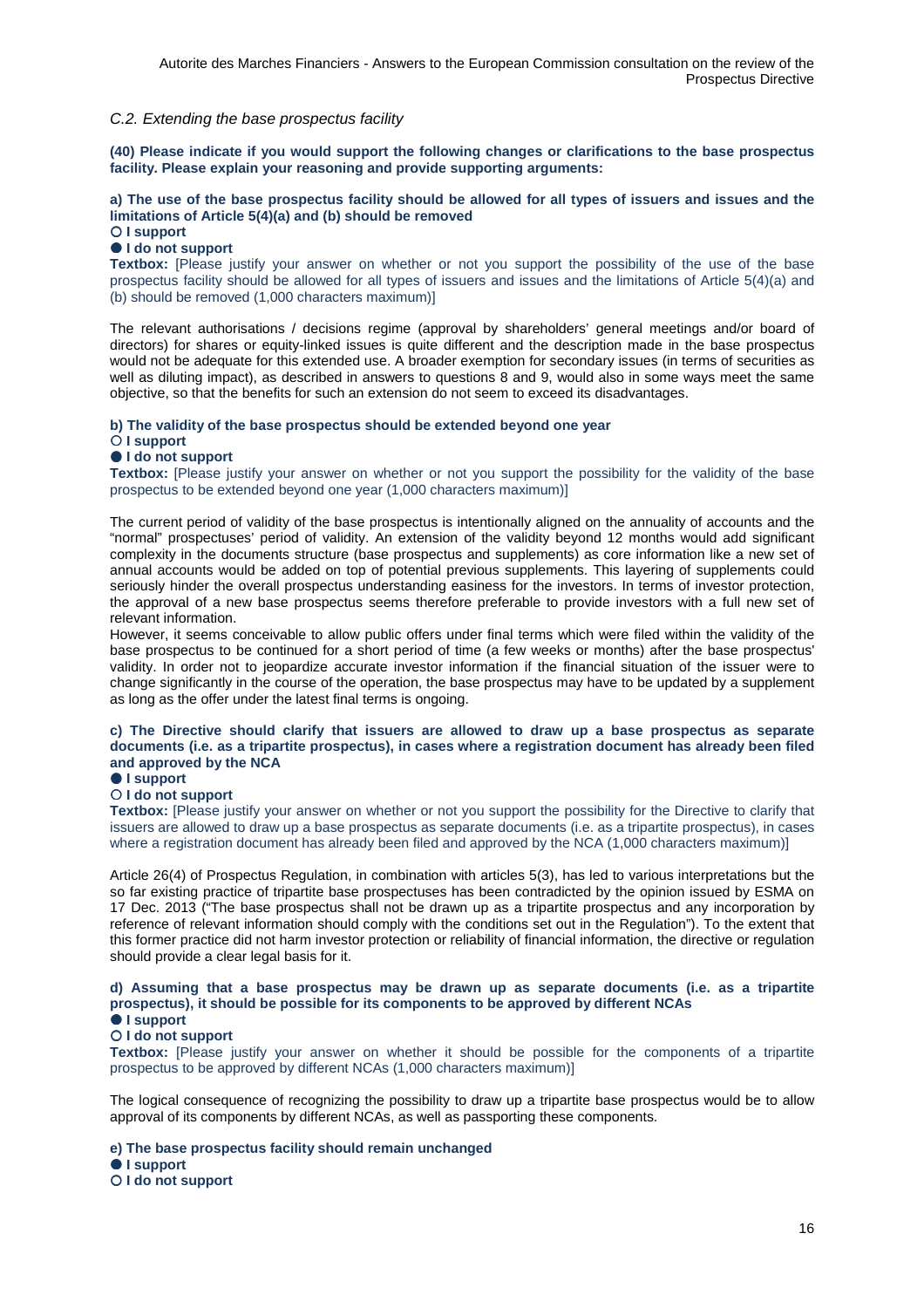**Textbox:** [Please justify your answer on whether the base prospectus facility remain unchanged (1,000 characters maximum)]

The flexibility offered by the base prospectus is appreciated and well used by market participants.

**f) Other possible changes or clarifications to the base prospectus facility Textbox:** [Please justify (1,000 characters maximum)]

N/A

C.3. The separate approval of the registration document, the securities note and the summary note ("tripartite regime")

## **(41) How is the "tripartite regime" (Articles 5 (3) and 12) used in practice and how could it be improved to offer more flexibility to issuers?**

**Textbox:** [Please specify (1,000 characters maximum)]

Apart from a possible extension of the tripartite regime to non-equity base prospectuses (see answer to question 40 c)), the tripartite regime is very commonly used in France for equity issuances (even in lieu of the proportionate regime for rights issue) and is seen as offering significant flexibility.

C.4. Reviewing the determination of the home Member State for issues of non-equity securities.

**(42) Should the dual regime for the determination of the home Member State for non-equity securities featured in Article 2(1)(m)(ii) be amended? If so, how?** 

**No, status quo should be maintained.** 

 **Yes, issuers should be allowed to choose their home Member State even for non-equity securities with a denomination per unit below EUR 1 000.** 

 **Yes, the freedom to choose the home Member State for non-equity securities with a denomination per unit above EUR 1 000 (and for certain non-equity hybrid securities) should be revoked.** 

**Textbox:** [Please justify your answer on the possibility for the dual regime for the determination of the home Member State for non-equity securities to be amended (1,000 characters maximum)]

This dual regime is well perceived and widely used by market participants. The absence of choice for issuances with a denomination per unit below EUR 1 000 is consistent with the targeted investors – potentially more retail oriented – especially considering national rules on direct marketing of listed securities and corporate law regimes governing the representation and rights of bond holders. There seems therefore no need to change a regime that works well.

### C.5. Moving to an all-electronic system for the filing and publication of prospectuses

**(43) Should the options to publish a prospectus in a printed form and by insertion in a newspaper be suppressed (deletion of Article 14(2)(a) and (b), while retaining Article 14(7), i.e. a paper version could still be obtained upon request and free of charge)?** 

 **Yes No** 

## **Don't know/no opinion**

**Textbox:** [Please justify your answer on the possible suppression of the options to publish a prospectus in a printed form and to be inserted in a newspaper (1,000 characters maximum)]

These two options are rarely used in practice, create additional costs and do not seem consistent with the widespread digitalisation of financial information for both issuers and investors. They could therefore be deleted, while maintaining the possibility to provide the investor with a paper version solely upon request, pursuant to Article 14(7), notably to allow information of retail investors who would not have easy access to internet means.

**(44) Should a single, integrated EU filing system for all prospectuses produced in the EU be created? Yes** 

 $\bullet$  No

### **Don't know/no opinion**

**Textbox:** [Please give your views on the main benefits (added value for issuers and investors) and drawbacks (costs) of the creation of a single, integrated EU filing system for all prospectuses produced in the EU (1,000 characters maximum)]

An EU filing system for approved prospectuses already exists. Considering participants on the French market also benefit from an integrated TD, PD and MAD/MAR portal managed by the AMF, adding a third system would add unnecessary complexity, keeping in mind that those prospectuses are most of the time written in local languages.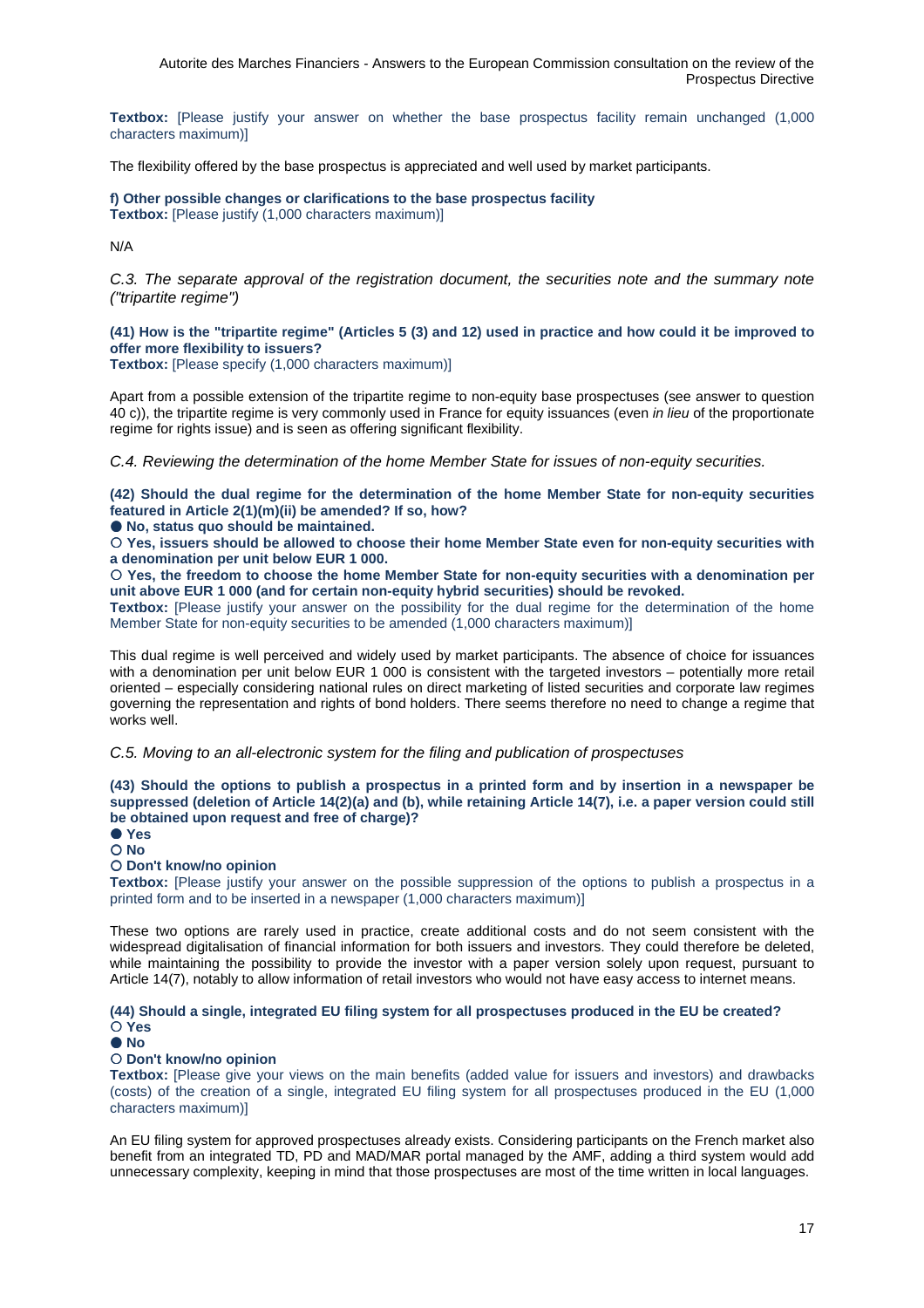**(45) What should be the essential features of such a filing system to ensure its success? Textbox:** [(1,000 characters maximum)]

N/A

C.6. Equivalence of third-country prospectus regimes

**(46) Would you support the creation of an equivalence regime in the Union for third country prospectus regimes? Please describe on which essential principles it should be based.** 

 **Yes No** 

**Don't know/no opinion** 

**Textbox:** [Please describe on which essential principles the creation of an equivalence regime in the Union for third country prospectus regimes should be based (1,000 characters maximum)]

The current regime is incomplete and to a large extent "decentralised" to Member States, which is not consistent with an integrated market and may lead to inefficiencies. The French AMF supports the creation of a genuine single European equivalence regime for third-country prospectuses, as provided in other sectoral legislations, such as the certification process of credit rating agencies. However, such a regime would preferably require a full reciprocity principle (disclosure, content of the prospectus, review by the NCA) and equivalence of rules assessment.

**(47) Assuming the prospectus regime of a third country is declared equivalent to the EU regime, how should a prospectus prepared by a third country issuer in accordance with its legislation be handled by the competent authority of the Home Member State defined in Article 2(1)(m)(iii)?** 

 **Such a prospectus should not need approval and the involvement of the Home Member State should be limited to the processing of notifications to host Member States under Article 18** 

**Such a prospectus should be approved by the Home Member State under Article 13** 

**Other** 

## **Don't know/no opinion**

**Textbox:** [Please justify your answer on how a prospectus prepared by a third country issuer in accordance with its legislation should be handled by the competent authority of the Home Member State (1,000 characters maximum)]

The logic of an actual and comprehensive equivalence regime is not to require a new approval by the competent authority of the Home Member State

### **Final questions:**

**(48) Is there a need for the following terms to be (better) defined, and if so, how:** 

**a) "offer of securities to the public"** 

 **Yes No** 

## **Don't know/no opinion**

**Textbox:** [Please justify your answer on the need for "offer of securities to the public" to be better defined (1,000 characters maximum)]

The notion of offer of securities to the public, as defined in the original Directive 2003/71/EC, is potentially very wide and gives room for various interpretations among Member States. Two criteria tend to crystallise divergences and would deserve clarification:

- a "communication to persons in any form and by any means", which may have a determining impact on the national canvassing and direct marketing regimes;
- enabling "an investor to decide to purchase or subscribe to these securities", as no difference is made between an individual and a collective investment decision (pursuant to the approval of a financial resolution by the shareholders' general meeting for instance).

One should also bear in mind that the European Court of Justice has recently (judgment of 17 September 2014 on case C-441/12 Almer and Daedalus vs Van den Dungen and Oosterhout) interpreted Article 3(1) of Directive 2003/71/EC as meaning that the obligation to publish a prospectus is not applicable to an enforced sale of securities. In spite of the general meaning of the "communication" (which could have implied to maintain such an enforced sale in the scope), two important implicit criteria that have been considered by the ECJ are the necessary active cooperation of the issuer and an effective access to the information regarding the latter (so as to be able to fill in the prospectus' sections).

It is also debatable whether a dividend payment in kind of securities falls in the scope of the directive, as it can be understood that there is neither actual purchase nor subscription from the investor.

This definition should therefore be better delimited, at least at level 2. The various references to "public offer" and "offer" in the directive may also have to be harmonised.